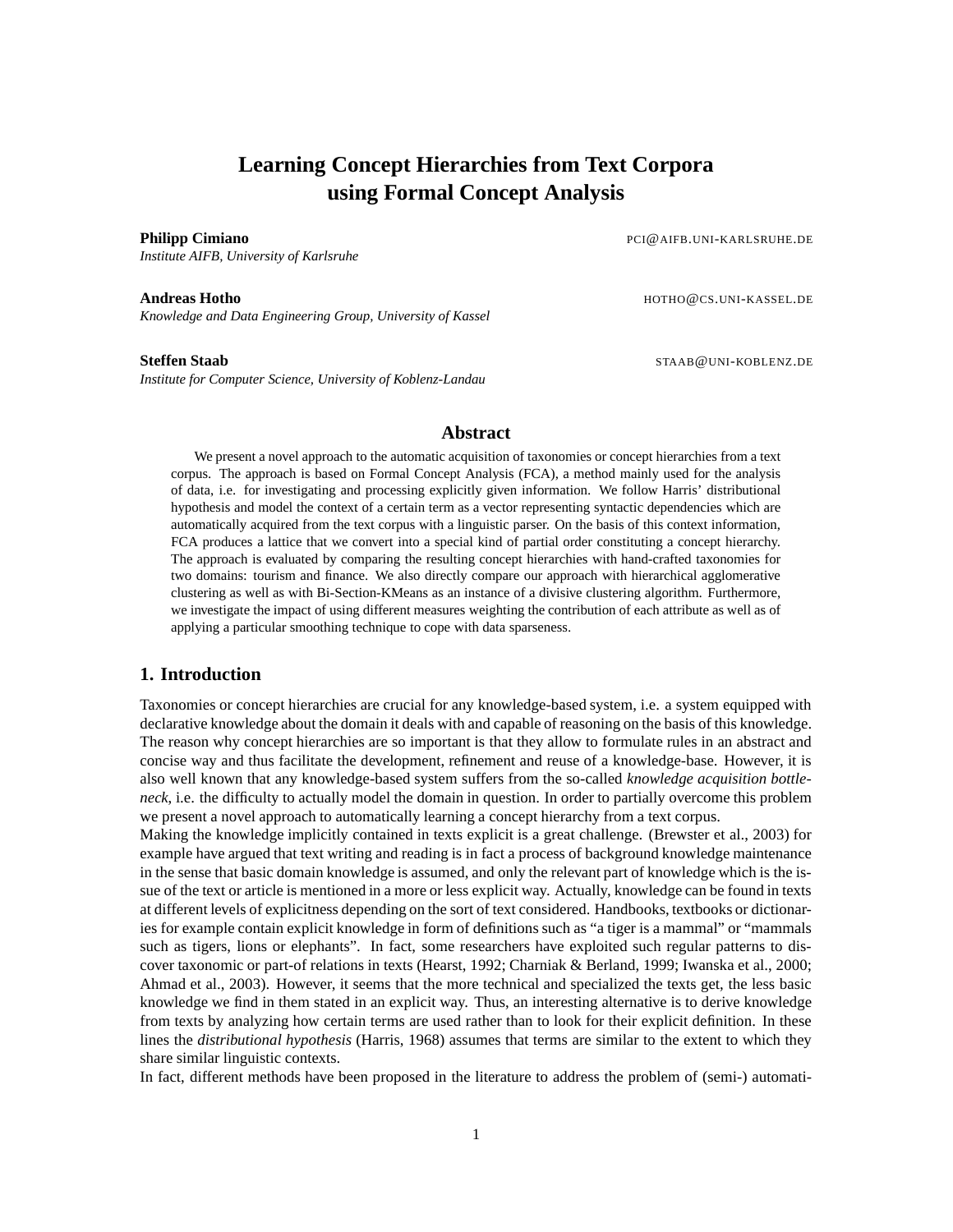cally deriving a concept hierarchy from text based on the distributional hypothesis. Basically, these methods can be grouped in two classes: the *similarity*-based methods on the one hand and the *set-theoretical* approaches on the other hand. Both methods adopt a vector-space model and represent a word or term as a vector containing features or attributes derived from a certain corpus. There is certainly a great divergence in which attributes are used for this purpose, but typically some sort of syntactic dependencies are used such as conjunctions, appositions (Caraballo, 1999) or verb-argument dependencies (Hindle, 1990; Pereira et al., 1993; Grefenstette, 1994; Faure & Nedellec, 1998). The first type of methods is characterized by the use of a similarity/distance measure in order to compute the pairwise similarity/distance between vectors corresponding to two words or terms in order to decide if they can be clustered or not. Some prominent examples for this type of method can be found in (Hindle, 1990; Pereira et al., 1993; Grefenstette, 1994; Faure & Nedellec, 1998; Caraballo, 1999; Bisson et al., 2000). Set-theoretical approaches partially order the objects according to the inclusion relations between their attribute sets (Petersen, 2002; Sporleder, 2002).

In this paper, we present a set-theoretical approach based on Formal Concept Analysis, a method mainly used for the analysis of data (Ganter & Wille, 1999). In order to derive attributes from a certain corpus, we parse it and extract verb/prepositional phrase (PP)-complement, verb/object and verb/subject dependencies. For each noun appearing as head of these argument positions we then use the corresponding verbs as attributes for building the formal context and then calculating the formal concept lattice on its basis.

Moreover, though different methods have been explored in the literature, there is actually a lack of comparative work concerning the task of automatically learning concept hierarchies with clustering techniques. However, as argued in (Cimiano et al., 2004c) ontology engineers need guidelines about the effectiveness, efficiency and trade-offs of different methods in order to decide which techniques to apply in which settings. Thus, we present a comparison along these lines between our FCA-based approach, hierarchical bottom-up (agglomerative) clustering and Bi-Section-KMeans as an instance of a divisive algorithm. In particular, we compare the learned concept hierarchies in terms of similarity with handcrafted reference taxonomies for two domains: tourism and finance. In addition, we examine the impact of using different information measures to weight the significance of a given object/attribute pair. Furthermore, we also investigate the use of a smoothing technique to cope with data sparseness.

The remainder of this paper is organized as follows: Section 2 briefly introduces Formal Concept Analysis and describes the nature of the concept hierarchies we automatically acquire. Section 3 describes the text processing methods we apply to automatically derive context attributes. In Section 4 we discuss in detail our evaluation methodology and present the actual results in Section 5. In particular, we present the comparison of the different approaches as well as the evaluation of the impact of different information measures as well as of our smoothing technique. Before concluding, we mention some open issues for further research in Section 6 and discuss some related work in Section 7.

#### **2. Formal Concept Analysis**

Formal Concept Analysis(FCA) is a method mainly used for the analysis of data, i.e. for investigating implicit intensional information derived from explicit extensional data. The data are structured into units which are formal abstractions of concepts of human thought allowing meaningful comprehensible interpretation (Ganter & Wille, 1999). Thus, FCA can be seen as a conceptual clustering technique as it also provides intensional descriptions for the abstract concepts or data units it produces. Central to FCA is the notion of a *formal context*:

#### **Definition 1 (Formal Context)**

A triple  $(G, M, I)$  is called a **formal context** if G and M are sets and  $I \subseteq G \times M$  is a binary relation between G and M. The elements of G are called **objects**, those of M **attributes** and I the **incidence** of the context.

For  $A \subseteq G$ , we define:  $A' := \{ m \in M | \forall g \in A : (g, m) \in I \}$ 

and dually for  $B \subseteq M$ :  $B' := \{g \in G | \; \forall m \in B : (g, m) \in I\}$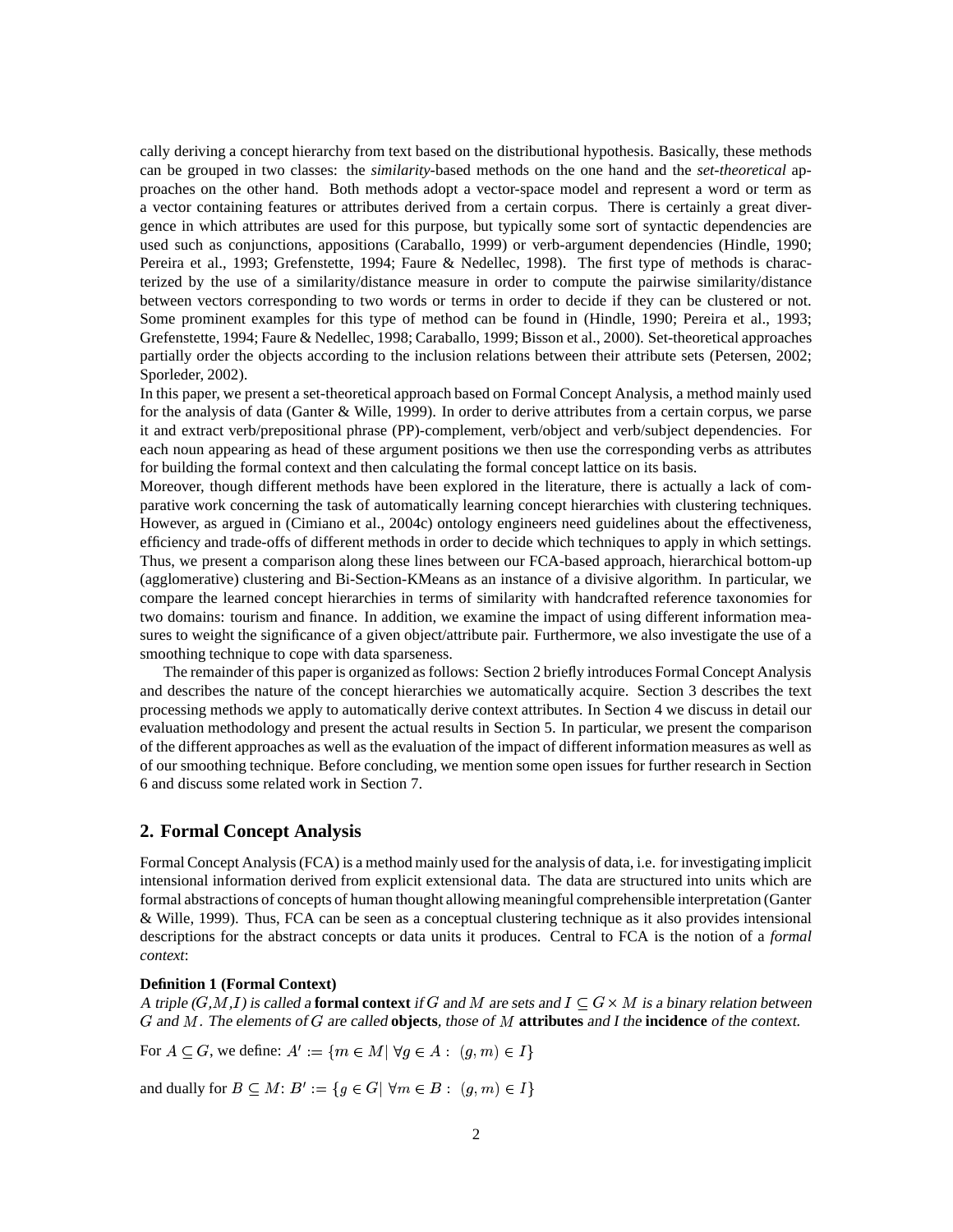Intuitively speaking,  $A'$  is the set of all attributes common to the objects of A, while  $B'$  is respectively the set of all objects that have all attributes in  $B$ . Furthermore, we define what a *formal concept* is:

#### **Definition 2 (Formal Concept)**

A pair  $(A,B)$  is a **formal concept** of  $(G,M,I)$  if and only if  $A \subseteq G$ ,  $B \subseteq M$ ,  $A' = B$  and  $A = B'$ 

In other words,  $(A,B)$  is a **formal concept** if the set of all attributes shared by the objects of A is identical with B and on the other hand A is also the set of all objects that have all attributes in B.  $\dot{A}$  is then called the **extent** and  $\hat{B}$  the **intent** of the formal concept  $(A,\hat{B})$ . The formal concepts of a given context are naturally ordered by the **subconcept-superconcept relation** as defined by:

$$
(A_1, B_1) \le (A_2, B_2) \Leftrightarrow A_1 \subseteq A_2 \Leftrightarrow B_2 \subseteq B_1
$$

Thus, formal concepts are partially ordered with regard to inclusion of their extents or (which is equivalent) to inverse inclusion of their intent.

We now give some examples to illustrate our definitions. In the context of the tourism domain we all have for example the knowledge that things like a *hotel*, an *apartment*, a *car*, a *bike*, a *trip* or an *excursion* can be booked. Furthermore, we know that we can rent a *car*, a *bike* or an *apartment*. Moreover, we can drive a *car* or a *bike*, but only ride a *bike* 1 . In addition, we know that we can join an *excursion* or a *trip*. We can now represent the formal context corresponding to this knowledge as a matrix (see Table 1). The lattice produced by FCA is depicted in Figure 1 (left)<sup>2</sup>. It can be transformed into a special type of concept hierarchy as shown in Figure 1 (right) by removing the bottom element, introducing an ontological concept for each formal concept (named with the intent) and introducing a subconcept for each element in the extent of the formal concept in question. Finally, as FCA typically produces a high number of concepts, we compress the resulting hierarchy of ontological concepts by removing any inner node whose extension in terms of leave nodes subsumed is the same as the one of its child. In particular for the hierarchy in figure 1 (right) we would remove the *rideable* concept.

|           | bookable | rentable | driveable | rideable | joinable |
|-----------|----------|----------|-----------|----------|----------|
| hotel     | X        |          |           |          |          |
| apartment | X        | X        |           |          |          |
| car       | X        | X        | X         |          |          |
| bike      | X        | X        | X         | X        |          |
| excursion | X        |          |           |          | X        |
| trip      | X        |          |           |          |          |

Table 1: Tourism domain knowledge as formal context

At a first glance, it could be thought that the hierarchy depicted in Figure 1 (right) is not a concept hierarchy in the traditional sense as it also contains concepts with identifiers derived from verbs. However, from a formal point of view, concept identifiers have no meaning at all so that we could have just named the concepts with some other arbitrary symbols. The reason why it is handy to introduce 'meaningful' concept identifiers is for the purpose of easier human readability. In fact, if we adopt an extensional interpretation of our hierarchy, we have no problems asserting that the extension of the concept denoted by *bike* is a subset of the extension of the concept of the *rideable* objects in our world. This view is totally compatible with interpreting the concept hierarchy in terms of formal subsumption as given by the logical formula:  $\forall x \ (bike(x) \rightarrow rideable(x))$ . We thus conclude that from an extensional point of view the 'verb-like' concept identifiers have the same status

<sup>1.</sup> According to the Longman Dictionary, in American English it is also possible to *ride* vehicles in general. However, for the purposes of our example we gloss over this fact.

<sup>2.</sup> The *Concept Explorer* software was used to produce this lattice (see http://sourceforge.net/projects/conexp).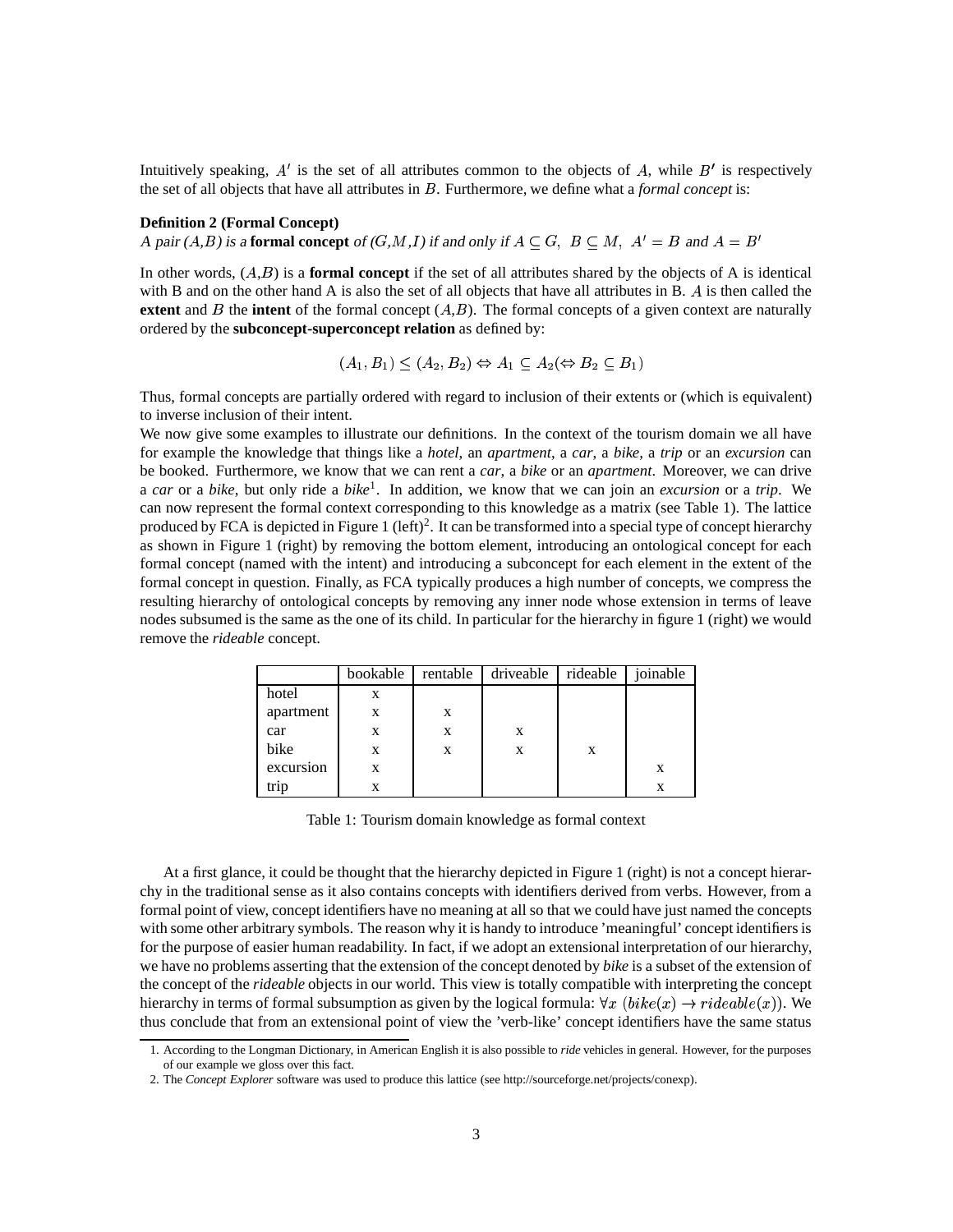

Figure 1: The lattice of formal concepts(left) and the corresponding hierarchy of ontological concepts (right) for the tourism example



Figure 2: System Architecture

as any concept identifier in the standard sense. From an intensional point of view, there may even not exist a hypernym with the adequate intension to label a certain abstract concept, such that using a verb-like identifier may even be the most appropriate choice. For example, we could easily replace the identifiers *joinable*, *rideable* and *driveable* by *activity*, *two-wheeled vehicle* and *vehicle*, respectively. However, it is certainly difficult to substitute *rentable* by some 'meaningful' term denoting the same extension, i.e. all the things that can be rented.

It is also important to mention that we will only yield a valid concept hierarchy if our knowledge is sound and complete in the sense that every object-attribute pair is correct and we know all the attributes for a given object. In practice this assumption will certainly never be fulfilled such that all the learned concept hierarchies have to be merely regarded as approximations of concept hierarchies learned from sound and complete knowledge.

The task we are now focusing on is: given a certain number of terms referring to concepts relevant for the domain in question, can we derive a concept hierarchy between them? In terms of FCA, the objects are thus given and we need to find the corresponding attributes in order to build an incidence matrix, a lattice and then transform it into a corresponding concept hierarchy. In the following section, we describe how we acquire these attributes automatically from the underlying text collection.

### **3. Text Processing**

As already mentioned in the introduction, in order to derive context attributes describing the terms we are interested in, we make use of syntactic dependencies between the verbs appearing in the text collection and the heads of the subject, object and PP (prepositional phrase)-complements they subcategorize. In fact, in previous experiments (Cimiano et al., 2004b) we found that using all these dependencies in general leads to better results than any subsets of them. In order to extract these dependencies automatically, we parse the text with LoPar, a trainable, statistical left-corner parser (Schmid, 2000). From the parse trees we then extract the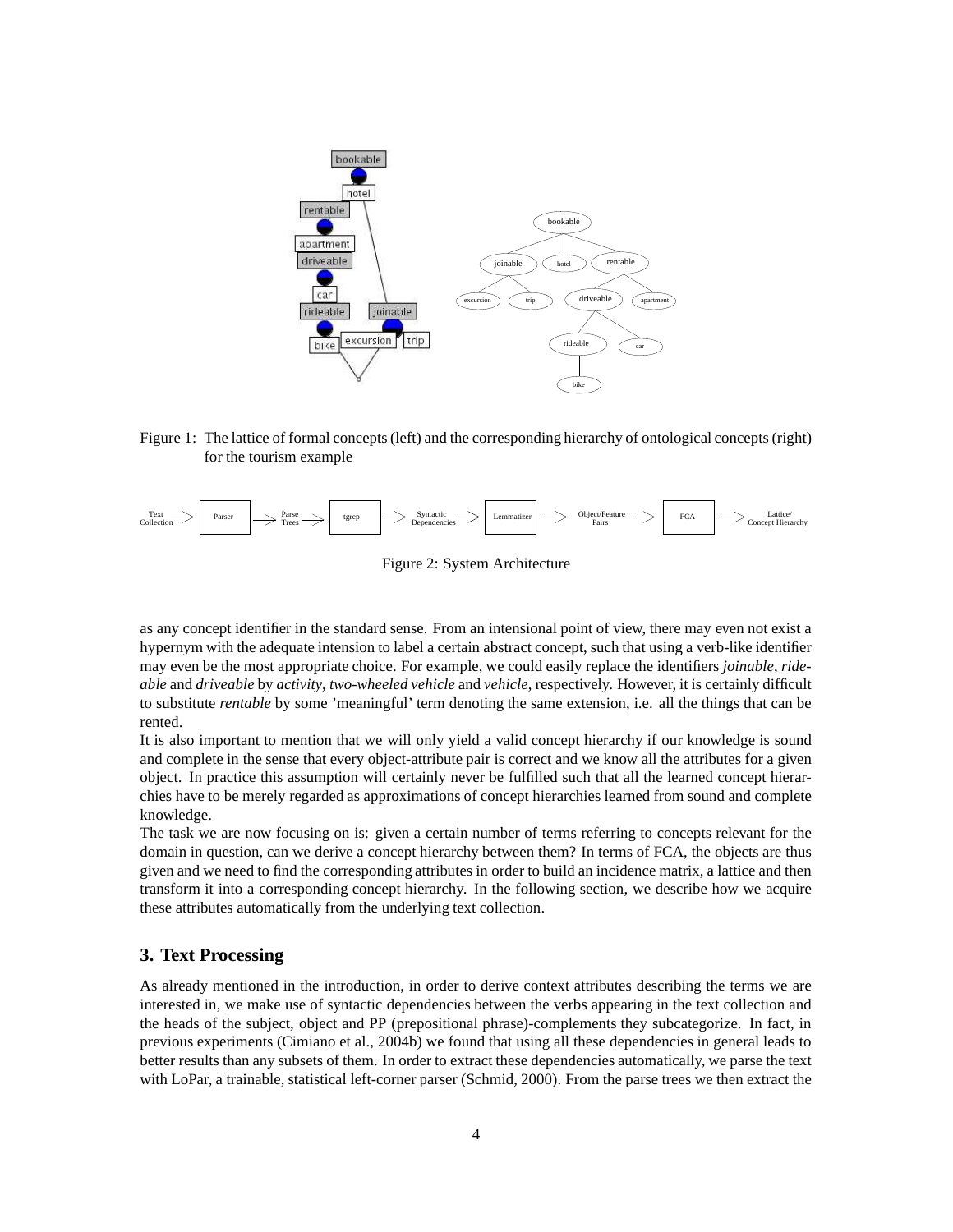syntactic dependencies between a verb and its subject, object and PP-complement by using tgrep<sup>3</sup>. Finally, we also lemmatize the verbs as well as the head of the subject, object and PP-complement by looking up the lemma in the lexicon provided with LoPar. Lemmatization maps a word to its base form and is in this context used as a sort of normalization of the text. Figure 2 illustrates this process. Let's take for instance the following two sentences:

*The museum houses an impressive collection of medieval and modern art. The building combines geometric abstraction with classical references that allude to the Roman influence on the region.*

After parsing these sentences, we would extract the following syntactic dependencies:

houses subj(museum) houses obj(collection) combines subj(building) combines obj(abstraction) combine with(references) allude to(influence)

By the lemmatization step, *references* is mapped to its base form *reference* and *combines* and *houses* to *combine* and *house*, respectively, such that we yield as a result:

house subj(museum) house obj(collection) combine subj(building) combine obj(abstraction) combine with(reference) allude to(influence)

In addition, there are three further important issues to consider:

- 1. the output of the parser can be erroneous, i.e. not all derived verb/object dependencies are correct,
- 2. not all the derived dependencies are 'interesting' in the sense that they will help to discriminate between the different objects,
- 3. the assumption of completeness of information will never be fulfilled, i.e. the text collection will never be big enough to find all the possible occurrences (compare (Zipf, 1932)).

To deal with the first two problems, we weight the object/attribute pairs with regard to a certain information measure and consider only those verb/argument relations for which this measure is above some threshold . In particular, we explore the following three information measures (compare (Cimiano et al., 2003a) and (Cimiano et al., 2004b)):

 $Conditional(n, v) = P(n|v_{arg}) = \frac{I(n, v_{arg})}{I(n, v_{arg})}$   $Hindle(n, v_{ara}) = P(n|v_{ara})log \frac{F(n|v_{arg})}{D(n)}$ # %\$ # &  $Resnik(n, v_{\alpha ra}) = S_B(v_{\alpha ra})$  Hindle(n,  $v_{\alpha ra}$ ) where  $S_R(v_{arg}) = \sum_{n'} P(n'|v_{arg}) log \frac{P(n|v_{arg})}{P(n')}$  $\frac{P(n'|v_{arg})}{P(n')}$ .

<sup>3.</sup> see http://mccawley.cogsci.uiuc.edu/corpora/treebank3.html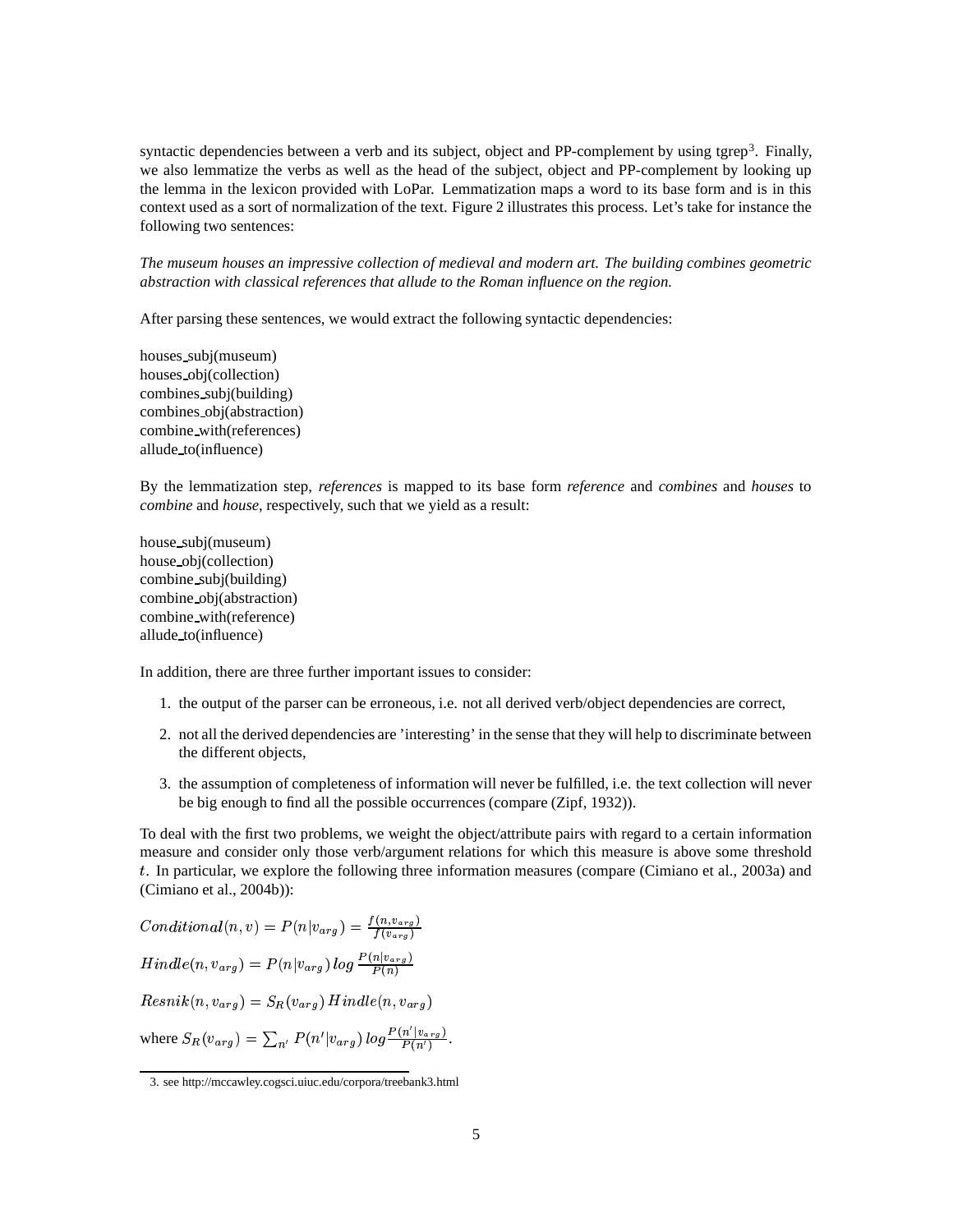Furthermore,  $f(n, v_{arg})$  is the number of occurrences of a term n as argument *arg* of a verb v,  $f(v_{arg})$ is the number of occurrences of verb v with such an argument and  $P(n)$  is the relative frequency of a term n compared to all other terms. The first information measure is simply the conditional probability of the term *n* given the argument *arg* of a verb v. The second measure  $Hindle(n, v)$  is based on the mutual information measure and was used by (Hindle, 1990) for discovering groups of similar terms. The third measure is inspired by the work of (Resnik, 1997) and introduces an additional factor  $S_R(n, v_{arg})$  which takes into account all the terms appearing in the argument position  $arg$  of the verb  $v$  in question. In particular, the factor measures the relative entropy of the prior and posterior (considering the verb it appears with) distributions of  $n$  and thus the 'selectional strength' of the verb at a given argument position. It is important to mention that in our approach the values of all the above measures are normalized into the interval [0,1].

The third problem requires smoothing of input data. In fact, when working with text corpora, data sparseness is always an issue (Zipf, 1932). A typical method to overcome data sparseness is smoothing (Manning & Schuetze, 1999) which in essence consists in assigning non-zero probabilities to unseen events. For this purpose we apply the technique in (Cimiano et al., 2003b) in which mutually similar terms are clustered with the result that an occurrence of an attribute with the one term is also counted as an occurrence of that attribute with the other term. As similarity measures we examine the *Jaccard*, *Cosine*, *L1 norm*, *Jensen-Shannon divergence* and *Skew Divergence* measures analyzed and described in (Lee, 1999). We cluster all the terms which are mutually similar with regard to the similarity measure in question, thus artificially creating more attribute/object pairs and obtaining non-zero frequencies for events not found in the corpus, the overall result being a 'smoothing' of the relative frequency landscape by assigning some non-zero relative frequencies to combinations of verbs and objects which were actually not found in the corpus. Here follows the formal definition of mutual similarity:

#### **Definition 3 (Mutual Similarity)**

Two terms  $n_1$  and  $n_2$  are mutually similar iff  $n_2 = argmax_{n'} sim(n_1, n')$  and  $n_1 = argmax_{n'} sim(n_2, n')$ .

According to this definition, two terms  $n_1$  and  $n_2$  are mutually similar if  $n_1$  is the most similar term to  $n_2$  with regard to the similarity measure in question and the other way round. Figure 3 (left) shows an example of a lattice which was automatically derived from a set of texts acquired from *http://www.lonelyplanet.com* as well as *http://www.all-in-all.de*, a web page containing information about the history, accommodation facilities as well as activities of *Mecklenburg Vorpommern*, a region in northeast Germany. We only extracted verb/object pairs for the terms in Table 1 and used the conditional probability to weight the significance of the pairs. For *excursion*, no dependencies were extracted and therefore it was not considered when computing the lattice. The corpus size was about a million words and the threshold used was  $t = 0.005$ . Assuming that *car* and *bike* are mutually similar, they would be clustered, i.e. *car* would get the attribute *startable* and *bike* the attribute *needable*. The result here is thus the lattice in Figure 3 (right), where *car* and *bike* are in the extension of one and the same concept.

#### **4. Evaluation**

In order to evaluate our approach we need to assess how good the automatically learned ontologies reflect a given domain. One possibility would be to compute how many of the sub-/superconcept relations in the automatically learned ontology are correct. This is for example done in (Hearst, 1992) or (Caraballo, 1999). However, as our as well as many other approaches (compare (Hindle, 1990; Pereira et al., 1993; Grefenstette, 1994)) do not produce appropriate names for the abstract concepts produced by FCA and the other clustering algorithms, it seems difficult to assess the validity of a given sub-/superconcept relation. Another possibility is to compute how 'similar' the automatically learned concept hierarchy is with respect to a given hierarchy for the domain in question. Here the crucial question is how to define similarity between concept hierarchies. Though there is a great amount of work in the AI community on how to compute the similarity between trees (Zhang et al., 1992; Goddard & Swart, 1996), concept lattices (Belohlavek, 2000), conceptual graphs (Maher, 1993; Myaeng & Lopez-Lopez, 1992) and (plain) graphs (Chartrand et al., 1998; Zhang et al., 1996), it is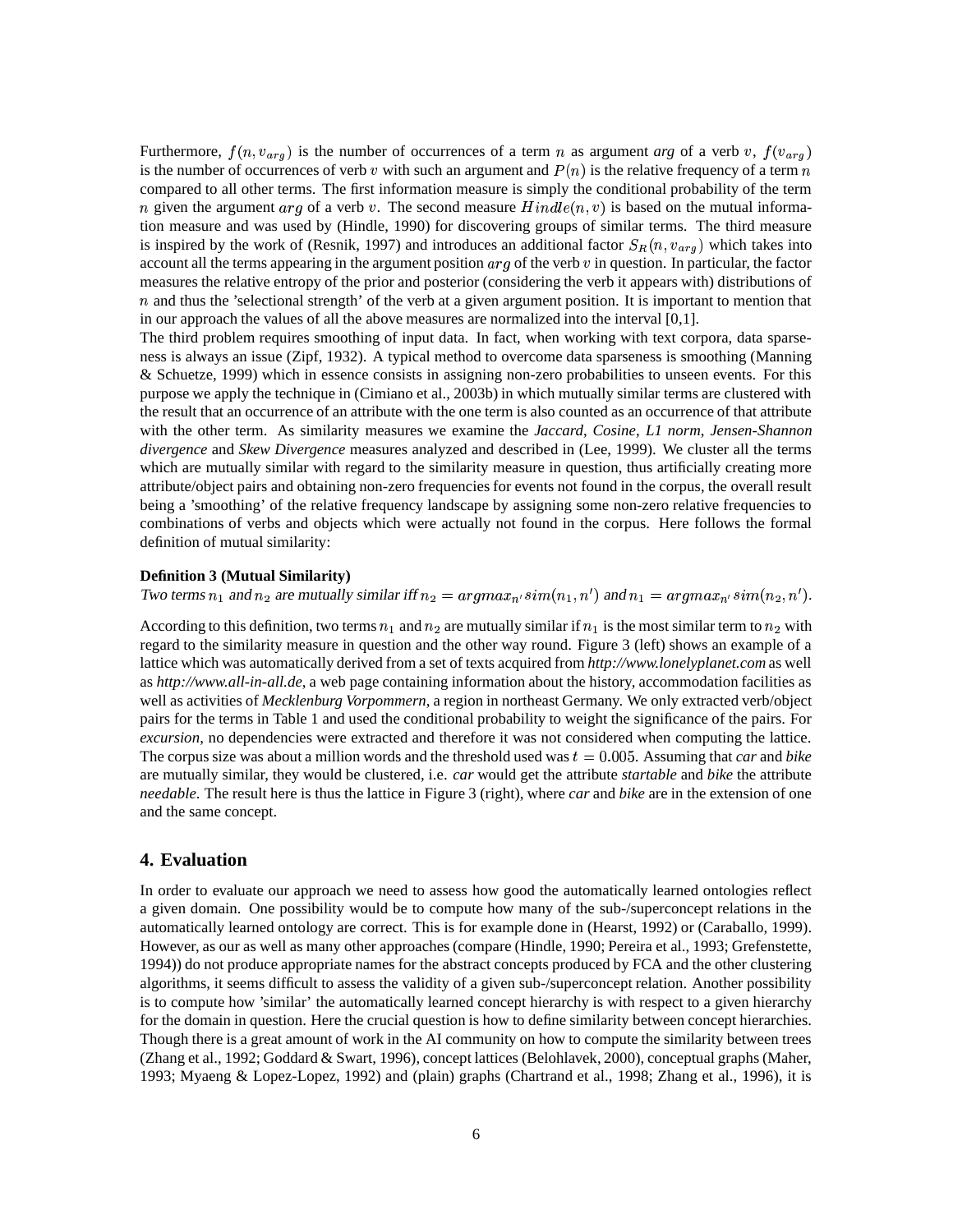

Figure 3: Examples of lattices automatically derived from tourism-related texts without smoothing (left) and with smoothing (right)

not clear how these similarity measures also translate to concept hierarchies. An interesting work in these lines is the one presented in (Maedche & Staab, 2002) in which ontologies are compared along different levels: semiotic, syntactic and pragmatic. In particular, the authors present measures to compare the lexical and taxonomic overlap between two ontologies. Furthermore, they also present an interesting study in which different subjects were asked to model a tourism ontology. The resulting ontologies are compared in terms of the defined similarity measures thus yielding the agreement of different subjects on the task of modeling an ontology.

In order to formally define our evaluation measures, we introduce a *core ontology* model in line with the ontological model presented in (Stumme et al., 2003):

#### **Definition 4 (Core Ontology)**

A core ontology is a structure  $O := (C, root, \leq_C)$  consisting of (i) a set C of concept *identifiers*,(ii) a designated *root* element representing the top element of the (iii) partial order  $\leq_C$  on  $C \cup \{root\}$  called *concept hierarchy* or *taxonomy*.

For the sake of notational simplicity we adopt the following convention: given an ontology  $O_i$ , the corresponding set of concepts will be denoted by  $C_i$  and the partial order representing the concept hierarchy by  $\leq_{C_i}.$ 

It is important to mention that in the approach presented here, terms are directly identified with concepts, i.e. we neglect the fact that terms can be polysemous.<sup>4</sup> Now, the Lexical Recall (LR) of two ontologies  $O_1$  and  $O_2$  is measured as follows:<sup>5</sup>

$$
LR(O_1,O_2)=\frac{|C_1\bigcap C_2|}{|C_2|}
$$

Take for example the concept hierarchies  $O_{auto}$  and  $O_{ref}$  depicted in Figure 4. In this example,  $LR(O_{auto}, O_{ref}) = \frac{5}{11} = 45.45\%.$ 

In order to compare the taxonomy of two ontologies, we use the *semantic cotopy* (SC) presented in (Maedche & Staab, 2002). The semantic cotopy of a concept is defined as the set of all its super- and subconcepts:

$$
SC(c_i, O_i) := \{c_j \mid c_j \in C_i \land c_i \leq_C c_j \text{ or } c_j \leq_C c_i \},
$$

In what follows we illustrate these and other definitions on the basis of several example concept hierarchies. Take for instance the concept hierarchies in Figure 5. We assume that the left concept hierarchy has

<sup>4.</sup> In principle, FCA is able to account for polysemy of terms; see the discussion of open issues in Section 6.

<sup>5.</sup> As the terms to be ordered hierarchically are given there is no need to measure the lexical precision.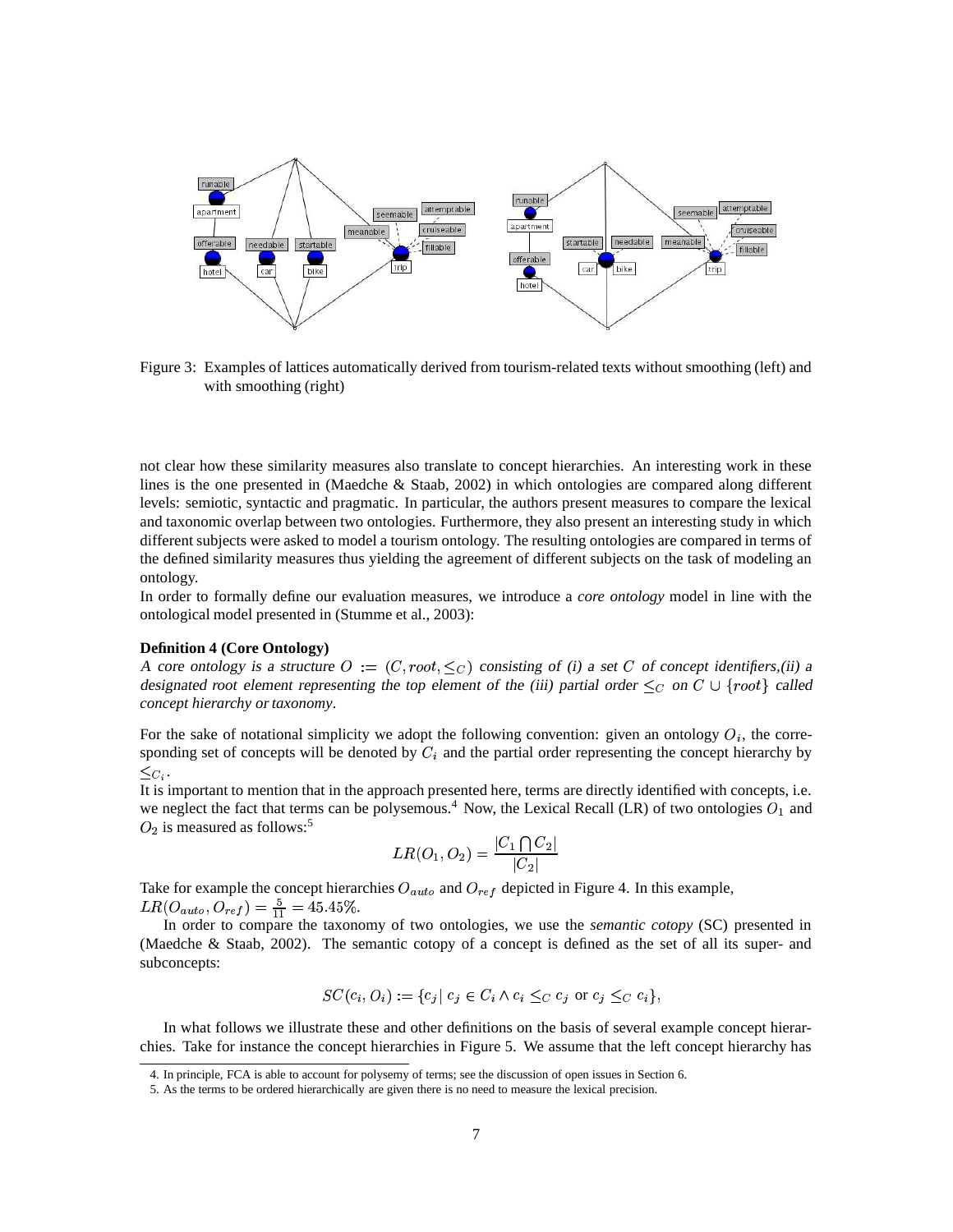

Figure 4: Example for an automatically acquired concept hierarchy  $O_{auto}$  (left) compared to the reference concept hierarchy  $O_{ref}$  (right)



Figure 5: Example for a perfectly learned concept hierarchy  $O_{perfect}$  (left) compared to the reference concept hierarchy  $O_{ref}$  (right)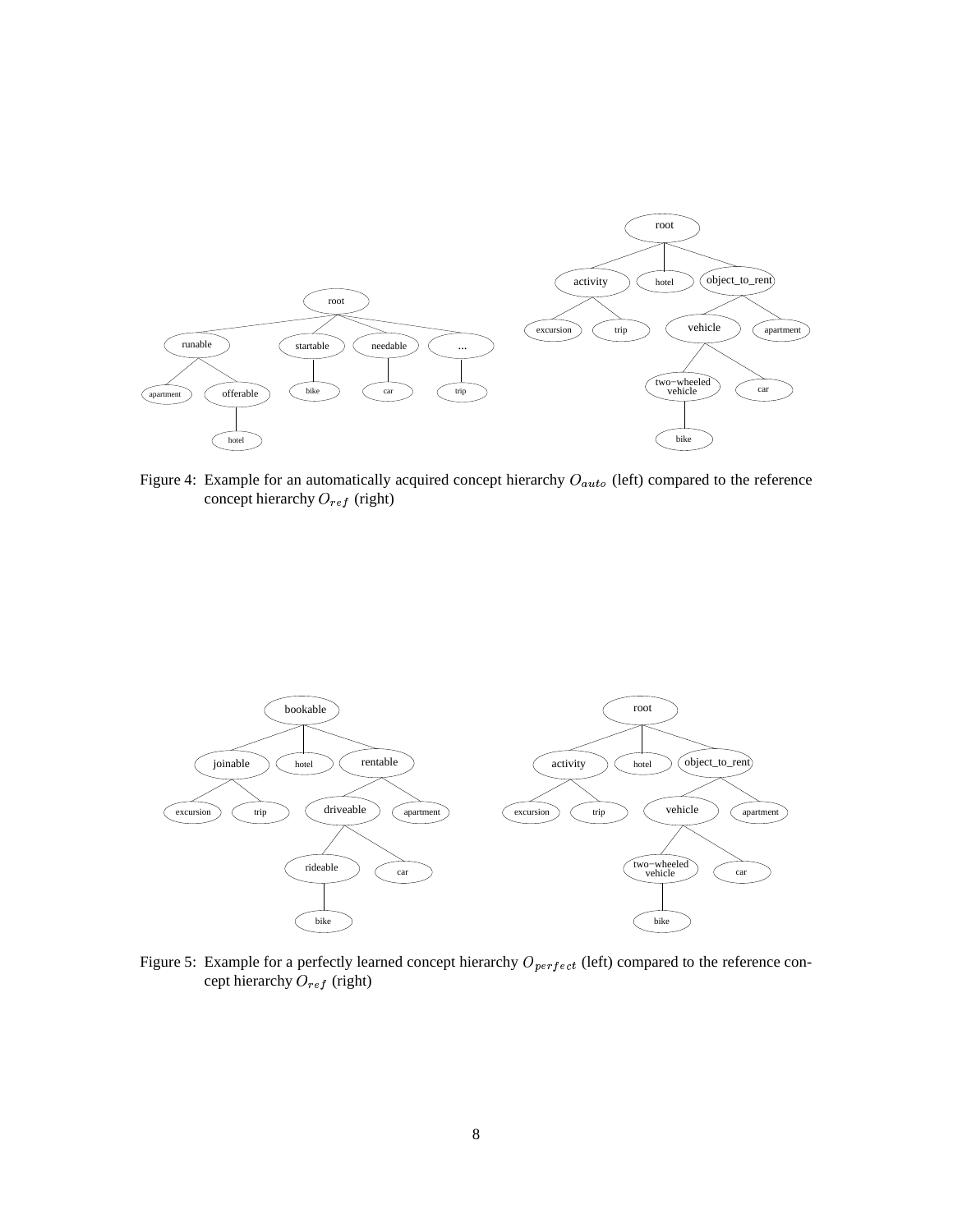

Figure 6: Example for a trivial concept hierarchy  $O_{trivial}$  (left) compared to the reference concept hierarchy  $O_{ref}$  (right)

been automatically learned with our FCA approach and that the concept hierarchy on the right is a handcrafted one. Further, it is important to point out that the left ontology is, in terms of the arrangement of the leave nodes and abstracting from the labels of the inner nodes, a perfectly learned concept hierarchy. This should thus be reflected by a maximum similarity between both ontologies. The semantic cotopy of the concept *vehicle* in the right ontology in Figure 5 is for example *car,bike,two-wheeled vehicle,vehicle,object to rent* % and the semantic cotopy of *driveable* in the left ontology is {bike,car,rideable,driveable,rentable,bookable}. It becomes thus already clear that comparing the common cotopies of both concepts will not yield the desired results, i.e. a maximum similarity between both concepts. Thus we use a modified version SC' of the semantic cotopy in which we only consider the concepts common to both concept hierarchies in the semantic cotopy  $SC'$  (compare (Cimiano et al., 2004b; 2004c)), i.e.

$$
SC'(c_i, O_1, O_2) := \{c_j | c_j \in C_1 \cap C_2 \land (c_j \leq_{C_1} c_i \lor c_i \leq_{C_1} c_j) \}
$$

By using the common semantic cotopy we thus exclude from the comparison concepts such as *runable, offerable, needable, activity, vehicle* etc. which are only in one ontology. So, the common cotopy  $SC'$  of the concepts *vehicle* and *driveable* is identical in both ontologies in Figure 5, i.e. {bike,car} thus representing a perfect overlap between both concepts, which certainly corresponds to our intuitions about the similarity of both concepts. However, let's now consider the concept hierarchy in Figure 6. The common cotopy of the concept *bike* is {*bike*} in both concept hierarchies. In fact, every leave concept in the left concept hierarchy has a maximum overlap with the corresponding concept in the right ontology. This is certainly undesirable and in fact leads to very high baselines when comparing such trivial concept hierarchies with a reference standard (compare our earlier results in (Cimiano et al., 2004b) and (Cimiano et al., 2004c)). Thus, we introduce a further modification of the semantic cotopy by excluding the concept itself from its common semantic cotopy, i.e:

$$
SC''(c_i, O_1, O_2) := \{c_j | c_j \in C_1 \cap C_2 \land (c_j <_{C_1} c_i \lor c_i <_{C_1} c_j) \}
$$

This maintains the perfect overlap between *vehicle* and *driveable* in the concept hierarchies in Figure 5, while yielding empty common cotopies for all the leave concepts in the left ontology of Figure 6. Now, according to Maedche et al. the taxonomic overlap ( $\overline{TO}$ ) of two ontologies  $O_1$  and  $O_2$  is computed as follows:

$$
\overline{TO}(O_1,O_2)=\frac{1}{|C_1|}\sum_{c\in C_1}TO(c,O_1,O_2)
$$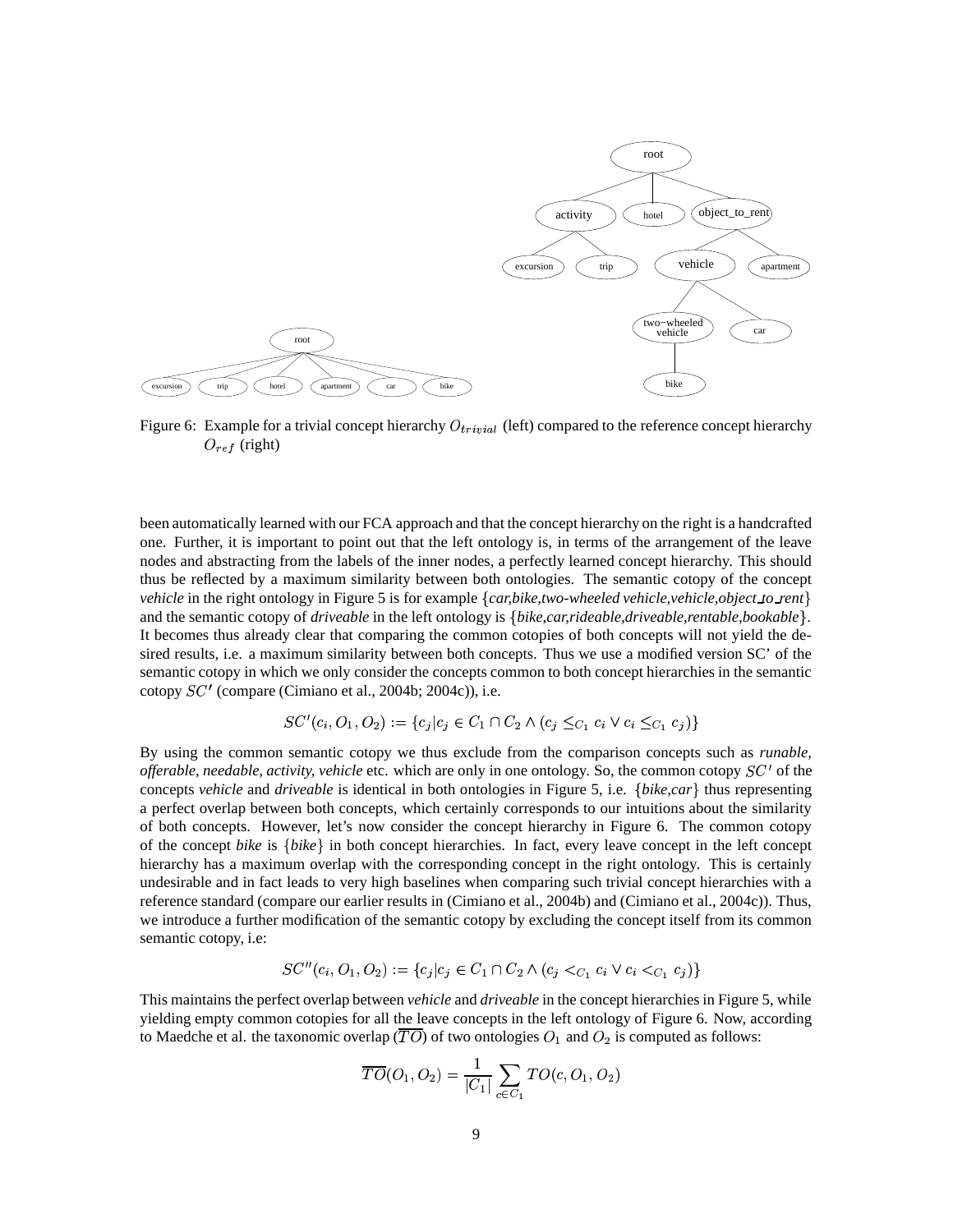where

$$
TO(c, O_1, O_2) := \begin{cases} TO'(c, O_1, O_2) & \text{if } c \in C_2 \\ TO''(c, O_1, O_2) & \text{if } c \notin C_2 \end{cases}
$$

and TO' and TO" are defined as follows:

$$
TO'(c, O_1, O_2) := \frac{|SC(c, O_1, O_2) \cap SC(c, O_2, O_1)|}{|SC(c, O_1, O_2) \cup SC(c, O_2, O_1)|}
$$
  

$$
TO''(c, O_1, O_2) := max_{c' \in C_2} TO'(c', O_1, O_2)
$$

So,  $TO<sup>t</sup>$  gives the similarity between concepts which are in both ontologies by comparing their respective semantic cotopies. In contrast,  $TO''$  gives the similarity between a concept  $c \in C_1$  and that concept  $c'$  in  $C_2$  which maximizes the overlap of the respective semantic cotopies, i.e. it makes an optimistic estimation assuming an overlap that just does not happen to show up at the immediate lexical surface (compare (Maedche & Staab, 2002)). The taxonomic overlap  $TO(O_1, O_2)$  between the two ontologies is then calculated by averaging over all the taxonomic overlaps of the concepts in  $C_1$ . In our case it doesn't make sense to calculate the semantic cotopy for concepts which are in both ontologies as they will be leave nodes and thus their common semantic cotopies  $SC''$  empty. Thus, we calculate the taxonomic overlap between two ontologies as follows:

$$
\overline{TO'}(O_1,O_2) = \frac{1}{|C_1 \setminus C_2|} \sum_{c \in C_1 \setminus C_2} max_{c' \in C_2 \cup \{root\}} \frac{|SC''(c,O_1,O_2) \cap SC''(c,O_2,O_1)|}{|SC''(c,O_1,O_2) \cup SC''(c,O_2,O_1)|}
$$

Finally, as we do not only want to compute the taxonomic overlap in one direction, we introduce the precision, recall and an F-Measure calculating the harmonic mean of both:

$$
P(O_1, O_2) = TO'(O_1, O_2)
$$
  
\n
$$
R(O_1, O_2) = \overline{TO'}(O_2, O_1)
$$
  
\n
$$
F(O_1, O_2) = \frac{2 \cdot P(O_1, O_2) \cdot R(O_1, O_2)}{P(O_1, O_2) + R(O_1, O_2)}
$$

The importance of balancing recall and precision against each other will be clear in the discussion of a few examples below. Let's consider for example the concept hierarchy  $O_{perfect}$  in Figure 5. For the five concepts *bookable, joinable, rentable, driveable* and *rideable* we find a corresponding concept in  $O_{ref}$  with a maximum taxonomic overlap  $TO'$  and the other way round for the concepts *activity, object to rent, vehicle* and two-wheeled-vehicle in  $O_{ref}$ , such that  $P(O_{perfect}, O_{ref}) = R(O_{perfect}, O_{ref}) = F(O_{perfect}, O_{ref}) =$  $100\%.$ 

In the concept hierarchy  $O_{\downarrow_R}$  (compare Figure 7) the precision is still 100% for the same reasons as above, but due to the fact that the *rideable* concept has been removed there is no corresponding concept for *two-wheeled-vehicle*. The concept maximizing the taxonomic similarity in  $O_{ref}$  for *two-wheeled-vehicle* is *driveable* with a taxonomic overlap of 0.5. The recall is thus  $R(O_{\downarrow R}, O_{ref}) = TO'(O_{ref}, O_{\downarrow R})$ is any case, which a has nononic overlap of 0.5. The recall is thus  $u(\vee_{\downarrow R}, \vee_{ref}) = 1 \vee (\vee_{ref}, \vee_{\downarrow R}) =$  $\frac{F1+\frac{1}{2}}{4}$  = 87.5% and the F-Measure decreases to  $F(O_{\downarrow_B}, O_{ref}) = 93.33\%$ . In the concept hierarchy of  $O_{\downarrow p}$  in Figure 8, an additional concept *planable* has been introduced, which reduces the precision to  $P(O_{\downarrow_P}, O_{ref}) = \frac{1+1+1+1+1}{5} = 90\%$ , while the recall stays obviously the same at  $R(O_{O_{\downarrow_P}}, O_{ref}) = 100\%$  and thus the F-Measure is  $F(O_{\downarrow_P}, O_{ref}) = 94.74\%$ . It becomes thus clear why it

is important to measure the precision and recall of the automatically learned concept hierarchies and balance them against each other by the harmonic mean or F-Measure.

For the automatically learned concept hierarchy  $O_{auto}$  in Figure 4 the Precision is  $P(O_{auto}, O_{ref})$  =  $\frac{1+\frac{1}{2}+\frac{1}{2}}{5}$  = 50%, the Recall  $R(O_{auto}, O_{ref}) = \frac{\frac{1}{2}+\frac{1}{5}+\frac{1}{5}+1}{4}$  = 0  $\frac{1}{4}$   $\frac{1}{3}$   $\frac{1}{2}$   $\frac{1}{2}$   $\frac{1}{2}$   $\frac{1}{4}$   $\frac{1}{2}$   $\frac{1}{4}$   $\frac{1}{2}$   $\frac{1}{4}$   $\frac{1}{2}$   $\frac{1}{4}$   $\frac{1}{4}$   $\frac{1}{4}$   $\frac{1}{4}$   $\frac{1}{4}$   $\frac{1}{4}$   $\frac{1}{4}$   $\frac{1}{4}$   $\frac{1}{4}$   $\frac{1}{4}$   $\frac{1}{4}$   $\frac{+}{4}$  = 62.5% and thus the F-Measure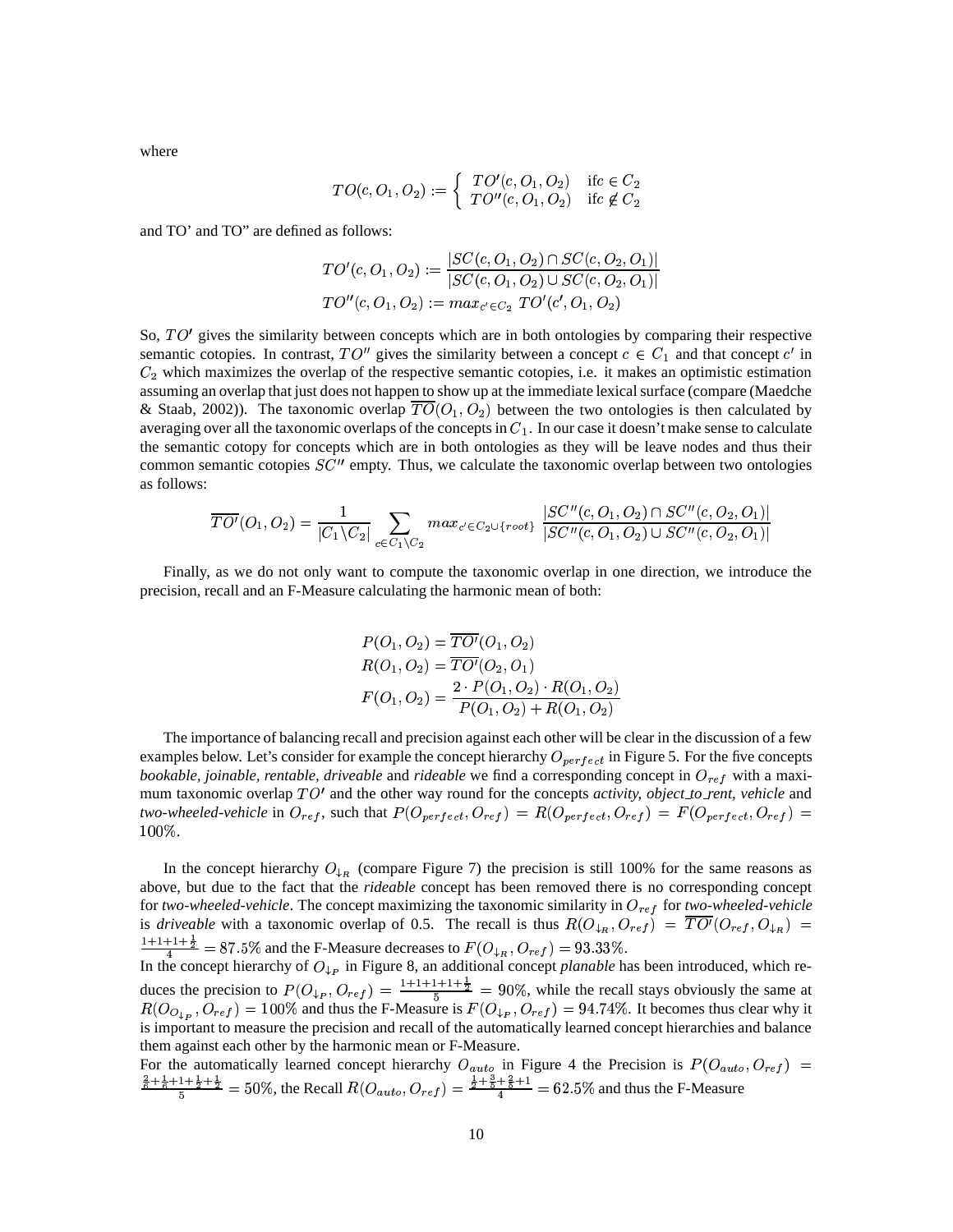

Figure 7: Example for a concept hierarchy with lower recall  $(O_{\downarrow R})$  compared to the reference concept hierarchy  $O_{ref}$ 



Figure 8: Example for a concept hierarchy with lower precision  $(O_{\downarrow p})$  compared to reference concept hierarchy  $O_{ref}$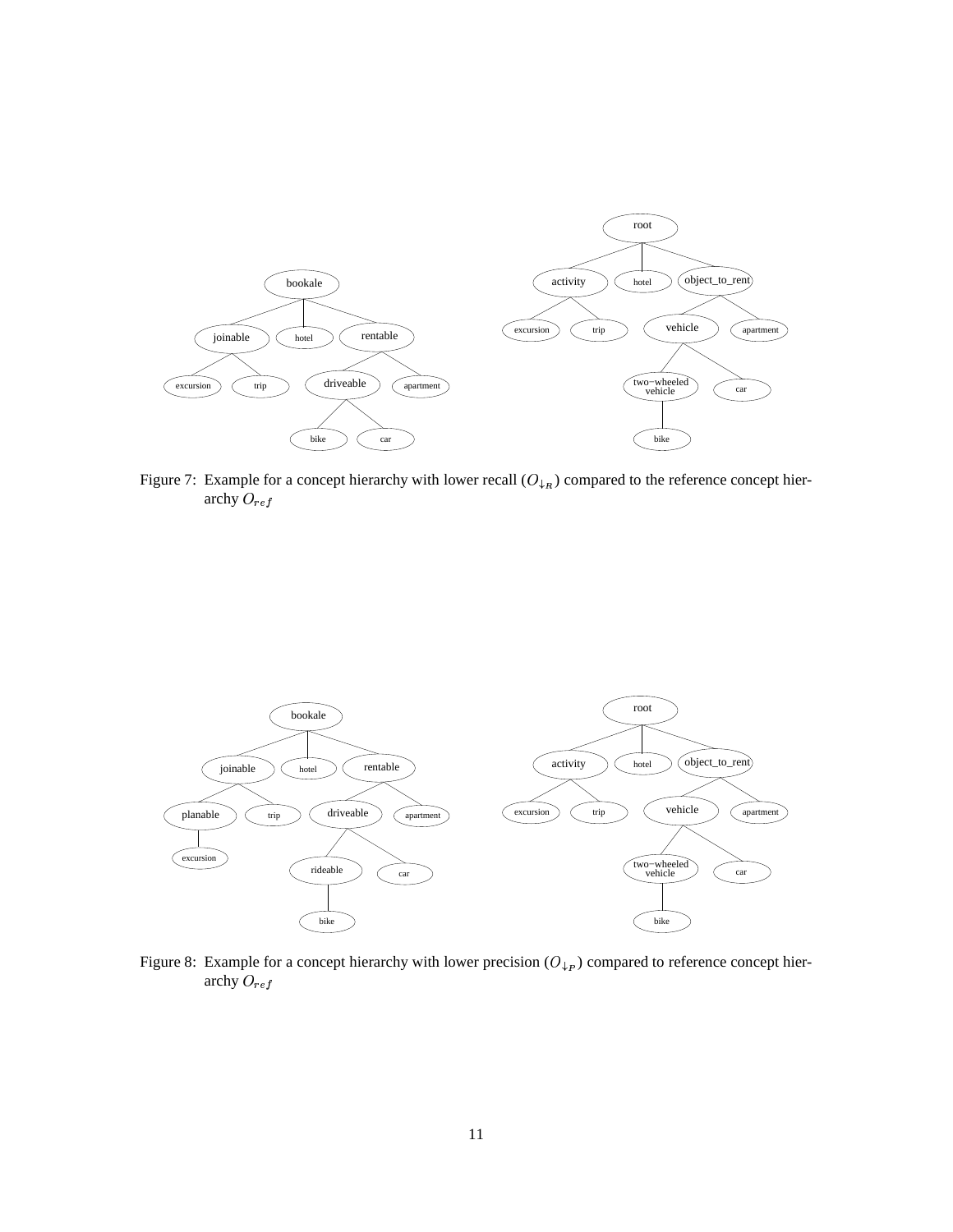$F(O_{auto}, O_{ref}) = 55.56\%.$ 

As a comparison, for the trivial concept hierarchy  $O_{trivial}$  in Figure 6 we get  $P(O_{auto}, O_{ref}) = 100\%$  (per definition),  $R(O_{auto}, O_{ref}) = \frac{\overline{6} + \overline{6} + \overline{6} + \overline{6}}{4}$  $\frac{2}{3}$   $\frac{2}{3}$   $\frac{1}{3}$   $\frac{2}{3}$   $\frac{2}{3}$   $\frac{2}{3}$   $\frac{2}{3}$   $\frac{2}{3}$   $\frac{2}{3}$   $\frac{2}{3}$   $\frac{2}{3}$   $\frac{2}{3}$   $\frac{2}{3}$   $\frac{2}{3}$   $\frac{2}{3}$   $\frac{2}{3}$   $\frac{2}{3}$   $\frac{2}{3}$   $\frac{2}{3}$   $\frac{2}{3}$   $\frac{2}{3}$   $\frac{2}{3}$   $\frac{1+\overline{6}+\overline{6}}{4} = 33.33\%$  and  $F(O_{auto},O_{ref}) =$  . It is imporant to mention that though in our toy examples the difference with respect to these measures between the automatically learned concept hierarchy  $O_{auto}$  and the trivial concept hierarchy  $O_{trivial}$  is not so big, when considering real-world concept hierarchies with a much higher number of concepts it is clear that the F-Measures for trivial concept hierarchies will be very low (see the results in Section 5). Finally, we also calculate the harmonic mean of the lexical recall and the F-Measure as follows:

$$
F'(O_1, O_2) = \frac{2 \cdot LR(O_1, O_2) \cdot F(O_1, O_2)}{LR(O_1, O_2) + F(O_1, O_2)}
$$

For the automatically learned concept hierarchy  $O_{auto}$ , we get for example  $F'(O_1, O_2) = \frac{2.45.45\%}{45.45\% \cdot 55.56\%} = 50\%.$  $\frac{2\cdot45.45\% \cdot 55.56\%}{45.45\% + 55.56\%} = 50\%.$ 

### **5. Results**

As already mentioned above, we evaluate our approach on two domains: tourism and finance. The ontology for the tourism domain is the reference ontology of the comparison study in (Maedche  $\&$  Staab, 2002), which was modeled by an experienced ontology engineer. The finance ontology is basically the one developed within the GETESS project (Staab et al., 1999); it was designed for the purpose of analyzing German texts on the Web, but also English labels are available for many of the concepts. Moreover, we manually added the English labels for those concepts whose German label has an English counterpart with the result that most of the concepts (>95%) finally yielded also an English label.<sup>6</sup> The tourism domain ontology consists of 289 concepts, while the finance domain ontology is bigger with a total of 1178 concepts.

As domain-specific text collection for the tourism domain we use texts acquired from the above mentioned web sites, i.e. from *http://www.lonelyplanet.com* as well as from *http://www.all-in-all.de*. Furthermore, we also used a general corpus, the British National Corpus<sup>7</sup>. Altogether the corpus size was over 118 Million tokens. For the finance domain we considered Reuters news from 1987 with over 185 Million tokens<sup>8</sup>.

#### **5.1 Formal Concept Analysis**

Figures 9 and 10 show the results of our FCA-based approach in terms of the measures described in Section 4 on the tourism and finance datasets. Obviously, the precision increases proportionally to the threshold , i.e. the more irrelevant information we cut off. In contrast, the recall decreases for the same reason, being close to 0 from threshold 0.7 on. The reason is that from this threshold on, our approach is producing only trivial hierarchies, i.e. as the objects have no attributes in common, a formal concept is created for each object or term. All these formal concepts then are put directly between the top and bottom formal concepts such that after our compacting step we yield a trivial concept hierarchy as shown in Figure 6 (left). As there are no non-common concepts in such a trivial concept hierarchy, the precision is by definition 100%.

The best F-Measure for the tourism dataset is  $F_{FCA,tourism} = 42.95\%$  ( $t = 0.005$ ), corresponding to a precision of  $P_{FCA,tourism} = 31.86\%$  and a recall of  $R_{FCA,tourism} = 65.89\%$ . For the finance dataset, the corresponding values are  $F_{FCA, finance} = 38.44\%, P_{FCA, finance} = 33.48\%$  and  $R_{FCA, finance} = 45.12\%$ . The Lexical Recall obviously also decreases with increasing threshold t such that overall the F-Measure  $F'$ also decreases inverse proportionally to t (compare Figure 10). The best results are  $F_{FCA\; tourism}^{\prime} = 43.81\%$ for the tourism dataset and  $F_{FGA\;finance} = 41.03\%$  for the finance dataset. The reason that the results on the finance dataset are slightly lower is probably due to the more technical nature of the domain (compared to the tourism domain) and also to the fact that the concept hierarchy to be learned is bigger.

<sup>6.</sup> Certainly, there were some concepts which did not have a direct counterpart in the other language.

<sup>7.</sup> http://www.natcorp.ox.ac.uk/

<sup>8.</sup> http://www.daviddlewis.com/resources/testcollections/reuters21578/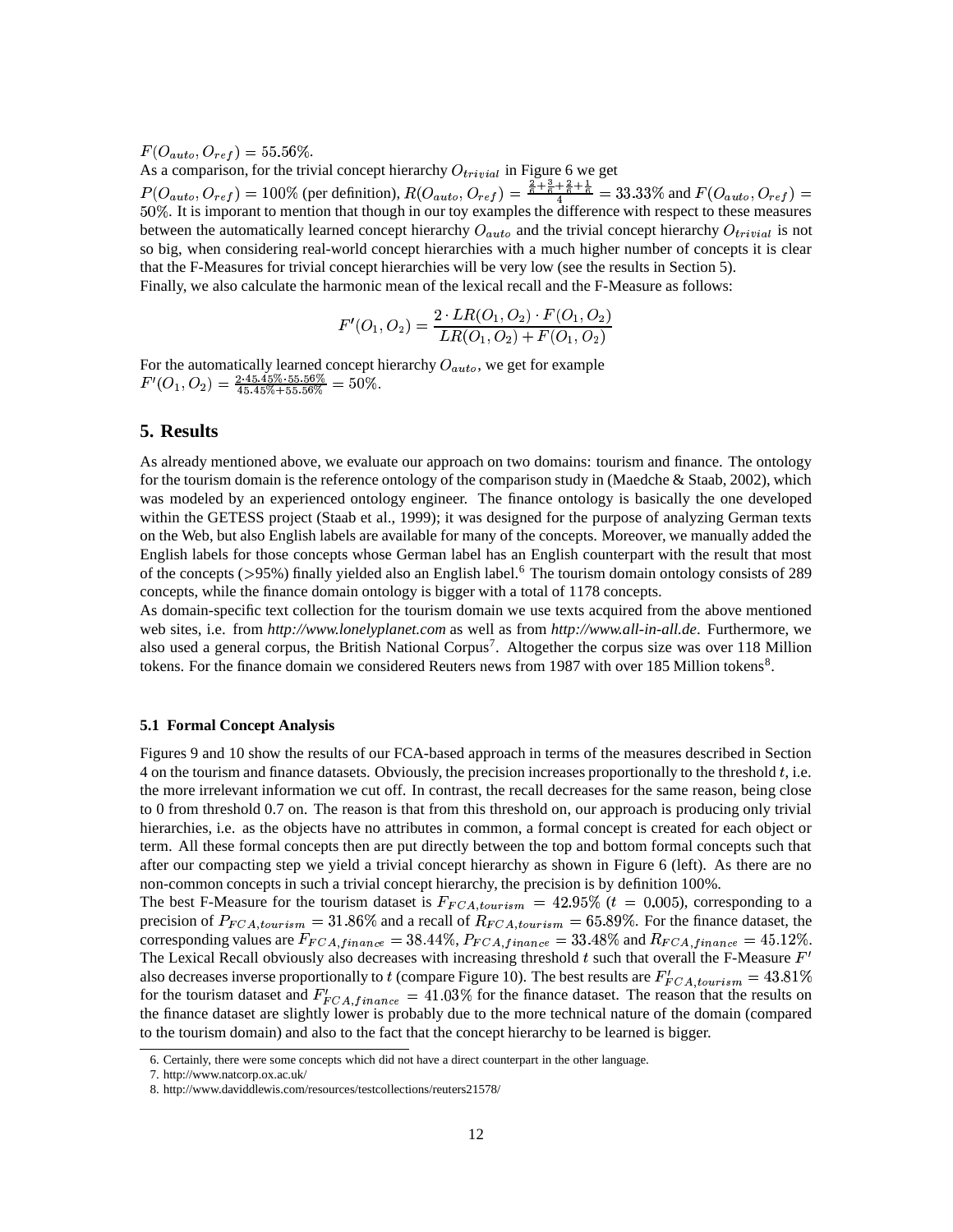

Figure 9: Precision, Recall and F-Measure for the FCA-based approach on the tourism (left) and finance (right) domains



Figure 10: Lexical Recall and F-Measures F, F' for the FCA-based approach on the tourism (left) and finance (right) domains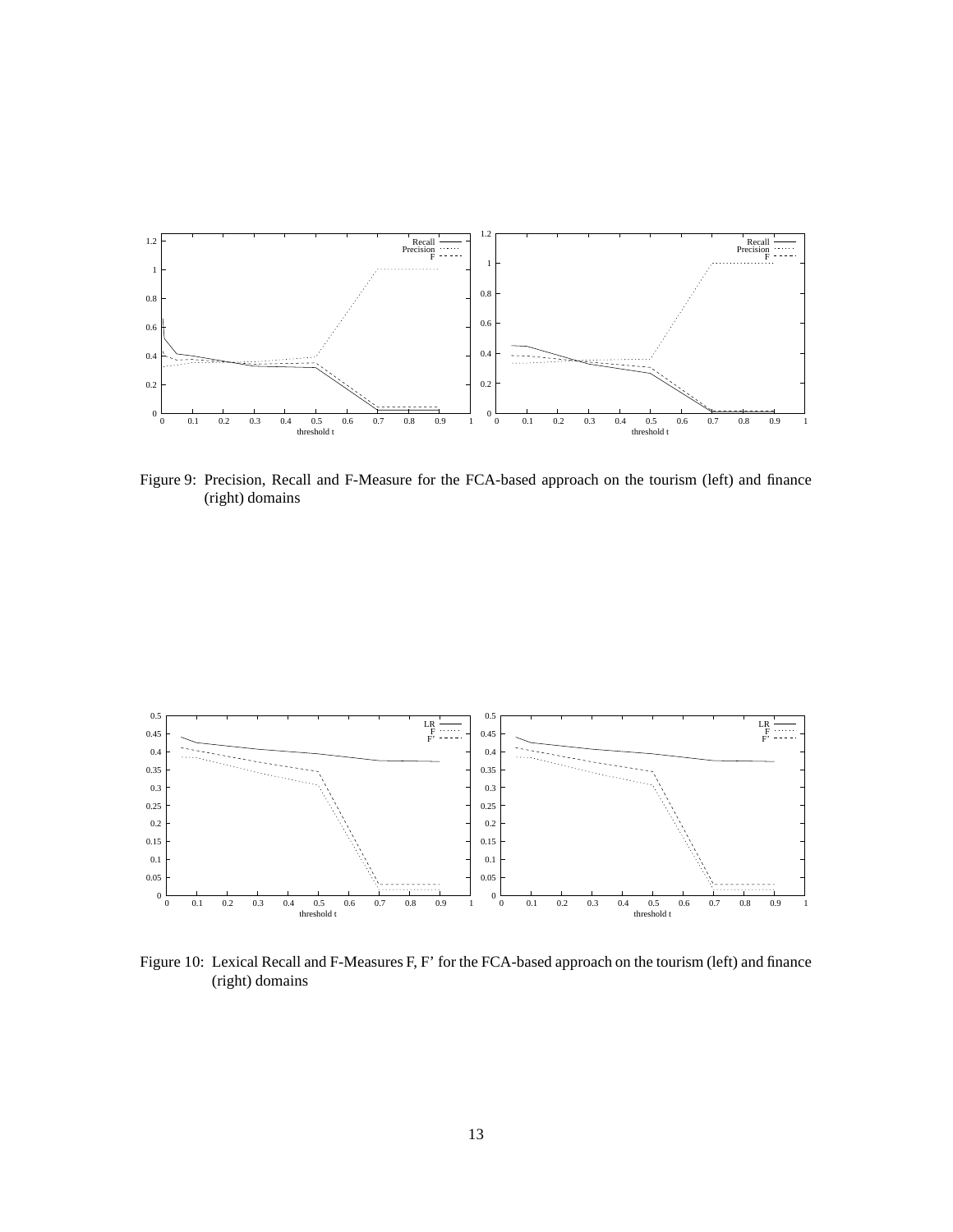#### **5.2 Comparison**

In order to evaluate our FCA-based approach, we compare it with hierarchical agglomerative clustering and Bi-Section-KMeans. Hierarchical agglomerative clustering (compare (Duda et al., 2001)) is a similaritybased bottom-up clustering technique in which at the beginning every term forms a cluster of its own. Then the algorithm iterates over the step that merges the two most similar clusters still available, until one arrives at a universal cluster that contains all the terms.

In our experiments, we use three different strategies to calculate the similarity between clusters: *complete*, *average* and *single-*linkage. The three strategies may be based on the same similarity measure between terms, i.e. the cosine measure in our experiments, but they measure the similarity between two non-trivial clusters in different ways.

Single linkage defines the similarity between two clusters P and Q as  $\max_{p \in P, q \in Q} sim(p, q)$ , considering the closest pair between the two clusters. *Complete* linkage considers the two most dissimilar terms, i.e.  $\min_{p \in P, q \in Q} sim(p, q)$ . Finally, *average-linkage* computes the average similarity of the terms of the two clusters, i.e.  $\frac{1}{|B||\Omega|}\sum_{p\in B} \sum_{q\in\Omega} sim(p,q)$ . The reader should note that we prohibit the merging of clusters with similarity 0 and rather order them under a fictive universal cluster 'root'. This corresponds exactly to the way FCA creates and orders objects with no attributes in common. The time complexity of a naive implementation of agglomerative clustering is  $O(n^3)$ , while efficient implementations have a worst-time complexity of  $O(n^2 \log n)$  for complete and average linkage and  $O(n^2)$  for single linkage (compare (Day & Edelsbrunner,  $1984$ )).<sup>9</sup>

Bi-Section-KMeans is defined as an outer loop around standard KMeans (Steinbach et al., 2000). In order to generate  $k$  clusters, Bi-Section-KMeans repeatedly applies KMeans. Bi-Section-KMeans is initiated with the universal cluster containing all terms. Then it loops: It selects the cluster with the largest variance<sup>10</sup> and it calls KMeans in order to split this cluster into exactly two subclusters. The loop is repeated  $k-1$  times such that  $k$  non-overlapping subclusters are generated. As similarity measure we also use the cosine measure. The complexity of Bi-Section-KMeans is  $O(k \cdot n)$ . As we want to generate a complete cluster tree with *n* clusters the complexity is thus  $O(n^2)$ . Furthermore, as Bi-Section-KMeans is a randomized algorithm, we produce ten runs and average the obtained results.

We compare the different approaches along the lines of the measures described in Section 4. Figure 11 shows the results in terms of F-Measure  $F'$  for both domains and all the clustering approaches. First of all it seems important to discuss the baselines for our approach. The baselines for our approach are the trivial concept hiearchies which are generated when no objects have attributes in common. Such trivial concept hierarchies are generated from threshold 0.7 on our datasets (compare Figure 11). While the baselines for FCA and the agglomerative clustering algorithm are the same, Bi-Section-KMeans is producing a hierarchy by random binary splits which results in higher F' values. These trivial hierarchies represent an absolute baseline in the sense that no algorithm could perform worse. The results on Figure 11 however show that all the approaches considered are well above the baseline for a threshold lower than 0.5. It can also be seen in Figure 11 that our FCA-based approach performs better than the other approaches on both domains. On the tourism domain, the second best result is achieved by the agglomerative algorithm with the single-linkage strategy, followed by the ones with average-linkage and complete-linkage (in this order), while the worst results are obtained when using Bi-Section-KMeans (compare Table 2). On the finance domain, the second best results are achieved by the agglomerative algorithm with the complete-linkage strategy followed by the one with the average-linkage strategy, Bi-Section-KMeans and the one with the single-linkage strategy (in this order). Overall, it is valid to claim that FCA outperforms the other clustering algorithms on both datasets. When having a closer look at Table 2 the reason for this also becomes clear, i.e. FCA has a much higher recall than the other approaches, while the precision is more or less comparable. This is due to the fact that FCA generates a higher number of concepts than the other clustering algorithms thus increasing the recall. Interestingly, at the same time the precision of these concepts remains reasonably high thus also yielding higher F-Measures  $F$  and  $F'$ .

<sup>9.</sup> See also http://www-csli.stanford.edu/~schuetze/completelink.html on this topic.

<sup>10.</sup> Though we don't make use of it in our experiments, it is also possible to select the largest cluster for splitting.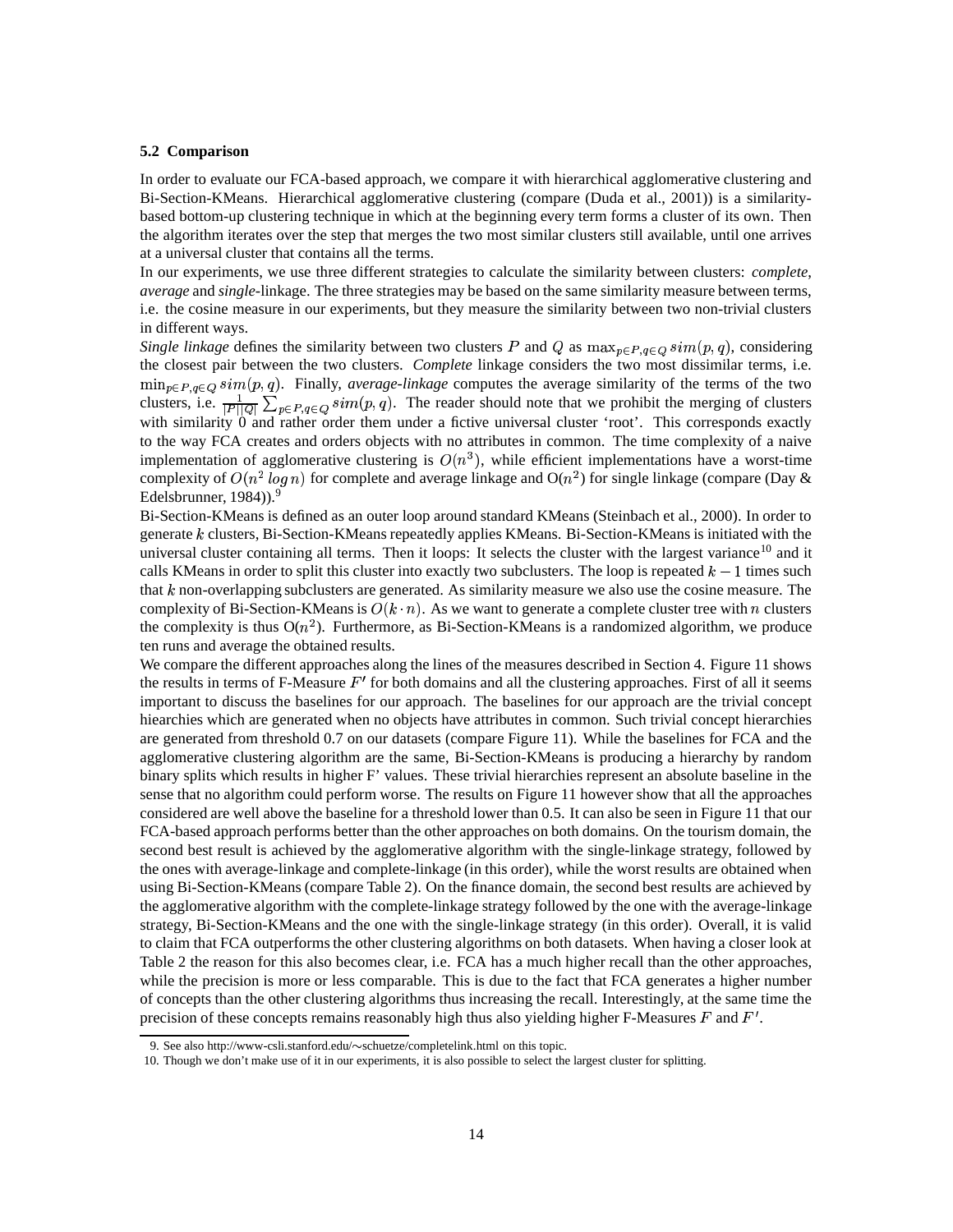|                   | Tourism   |        |        | Finance     |        |           |        |        |
|-------------------|-----------|--------|--------|-------------|--------|-----------|--------|--------|
|                   | P         | R      | F      | $_{\rm F'}$ | Þ      | R         | F      | F'     |
| <b>FCA</b>        | 31.86%    | 65.89% | 42.95% | 43.81%      | 33.48% | $45.12\%$ | 38.44% | 41.03% |
| Complete Linkage  | 34.67%    | 31.98% | 33.27% | 36.85%      | 24.56% | 25.65%    | 25.09% | 33.35% |
| Average Linkage   | $35.21\%$ | 31.46% | 33.23% | 36.55%      | 29.51% | 24.65%    | 26.86% | 32.92% |
| Single Linkage    | 34.78%    | 28.71% | 31.46% | 38.57%      | 25.23% | 22.44%    | 23.57% | 32.15% |
| Bi-Section-KMeans | 32.85%    | 28.71% | 30.57% | 36.42%      | 32.85% | 21.77%    | 26.66% | 32.77% |

Table 2: Results of the comparison of different clustering approaches



Figure 11: Comparison of different clustering approaches in terms of F': Results for the tourism (left) and finance (right) domain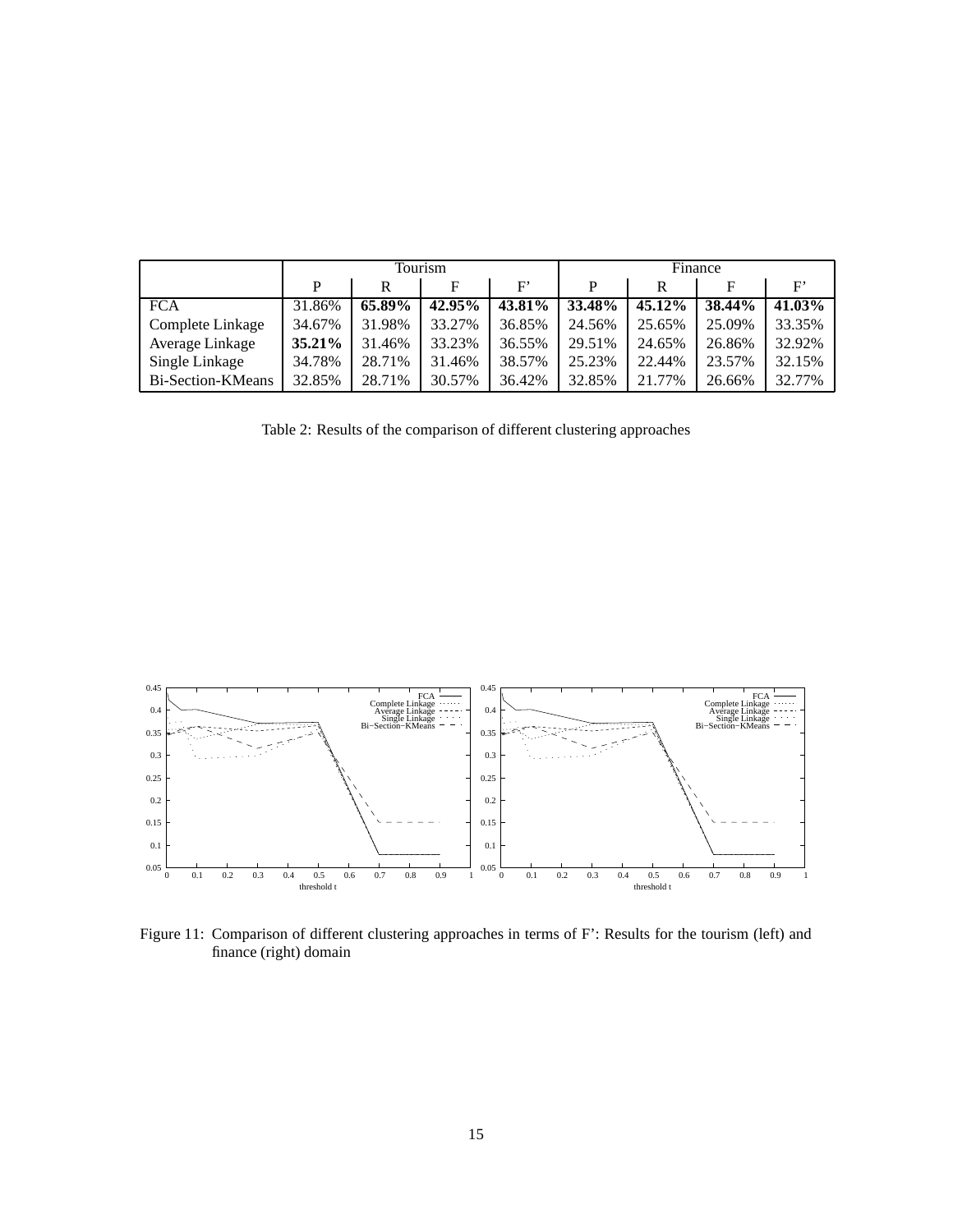

Figure 12: Sizes of concept hierarchies for the different approaches on the tourism (left) and finance (right) domains: number of concepts over threshold  $t$ 

An interesting question is thus how big the produced concept hierarchies are. Figure 12 shows the size of the concept hierarchies in terms of number of concepts over the threshold parameter  $t$  for the different approaches on the tourism domain. First of all it is important to explain why the number of concepts is different for the different agglomerative algorithms as well as Bi-Section-KMeans as in principle the size should always be  $2 \cdot n$ , where *n* is the number of objects to be clustered. However, as objects with no similarity to other objects are added directly under the fictive root element, the size of the concept hierarchies varies depending on the way the similarities are calculated. In general, the sizes of the agglomerative and divisive approaches are similar, while at lower thresholds FCA yields concept hierarchies with much higher number of concepts. From threshold 0.3 on, the sizes of the hierarchies produced by all the different approaches are quite similar.

#### **5.3 Information Measures**

As already anticipated in Section 3, the different information measures are also subject of our analysis. Table 3 gives the best results for the different clustering approaches and information measures. It can be concluded from these results that using the *Hindle* or *Resnik* measures in general produces worse results. In particular, the *Resnik* measures yield the worst results for almost all combinations except for the FCA-based approach where it even beats the *Conditional* measure on the finance dataset. Overall, the use of the *Conditional* information measure seems reasonable.

#### **5.4 Smoothing**

We applied our smoothing method described in section 3 to both datasets in order to find out in how far the clustering of terms improves the results of the FCA-based approach. As information measure we use in this experiment the conditional probability as it performs reasonably well as shown in Section 5.3. In particular we used the following similarity measures: the cosine measure, the Jaccard coefficient, the L1 norm as well as the Jensen-Shannon and the Skewed divergences (compare (Lee, 1999)). Table 4 shows the results for the different similarity measures. The *Skew Divergence* is excluded because it did not yield any mutually similar terms. The tables in appendix A list the mutually similar terms for the different domains and similarity measures. The results are unfortunately negative in this respect as compared to the baseline only clustering terms with the cosine measure slightly improved the results on the tourism domain. Actually, in general clustering makes the results even worse than without clustering.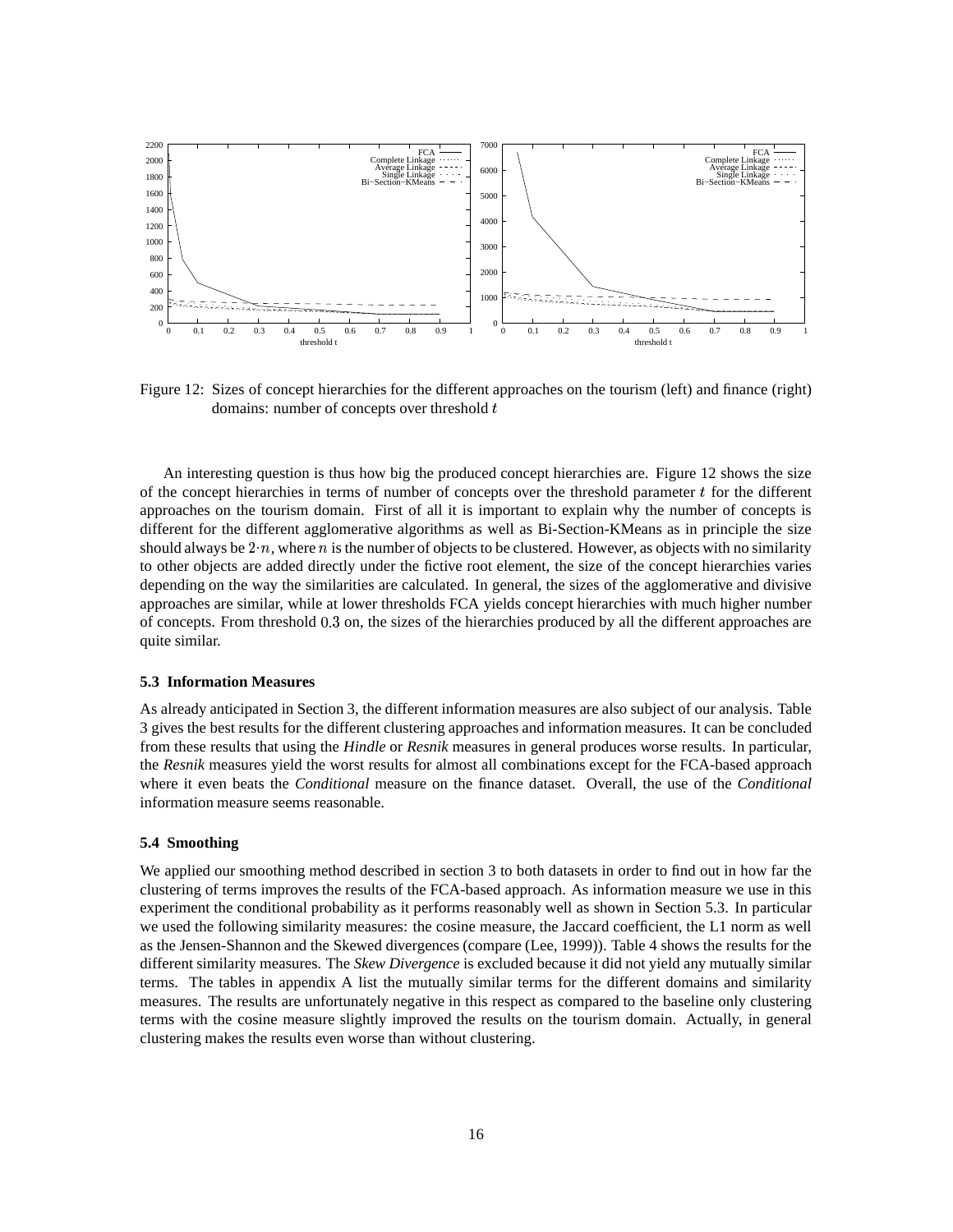|                          | Conditional      | Hindle | Resnik |  |  |  |  |
|--------------------------|------------------|--------|--------|--|--|--|--|
| <b>FCA</b>               |                  |        |        |  |  |  |  |
| Tourism                  | 43.81%           | 43.16% | 41.00% |  |  |  |  |
| Finance                  | 41.03%           | 40.60% | 41.18% |  |  |  |  |
|                          | Complete Linkage |        |        |  |  |  |  |
| Tourism                  | 36.85%           | 27.56% | 23.52% |  |  |  |  |
| Finance                  | 33.35%           | 22.29% | 22.96% |  |  |  |  |
|                          | Average Linkage  |        |        |  |  |  |  |
| Tourism                  | $36.55\%$        | 26.90% | 23.93% |  |  |  |  |
| Finance                  | 32.92%           | 23.78% | 23.26% |  |  |  |  |
| Single Linkage           |                  |        |        |  |  |  |  |
| Tourism                  | 38.57%           | 30.73% | 28.63% |  |  |  |  |
| Finance                  | 32.15%           | 25.47% | 23.46% |  |  |  |  |
| <b>Bi-Section-KMeans</b> |                  |        |        |  |  |  |  |
| Tourism                  | 36.42%           | 27.32% | 29.33% |  |  |  |  |
| Finance                  | 32.77%           | 26.52% | 24.00% |  |  |  |  |

Table 3: Comparison of results for different information measures in terms of F'

|                                                      | Baseline   Jaccard   Cosine |  |  |
|------------------------------------------------------|-----------------------------|--|--|
| Tourism   43.81%   39.06%   43.90%   41.97%   42.57% |                             |  |  |
| Finance   41.03%   40.42%   38.37%   39.78%   39.95% |                             |  |  |

Table 4: Results of Smoothing

#### **5.5 Discussion**

We have shown that our FCA-based approach is a reasonable alternative to similarity-based clustering approaches, even yielding better results on our datasets with regard to the  $F'$  measure defined in Section 4. The main reason for this is that the concept hierarchies produced by FCA yield a higher recall due to the higher number of concepts, while maintaining the precision at the same time. Furthermore, we have shown that the conditional probability performs reasonably well as information measure compared to other more elaborate measures such as the ones used by (Hindle, 1990) or (Resnik, 1997). Unfortunately, applying a smoothing method based on clustering mutually similar terms does not improve the quality of the automatically learned concept hierarchies. Table 5 highlights the fact that every approach has its own benefits and drawbacks. The main benefit of using FCA is on the one hand that on our datasets it peformed better than the other algorithms thus producing better concept hierarchies On the other hand, it does not only generate clusters formal concepts to be more specific - but it also provides an intensional description for these clusters thus contributing to better understanding by the ontology engineer (compare Figure 1 (left)). This is in contrast to the similarity-based methods, which do not provide the same level of traceability due to the fact that it is the numerical value of the similarity between two high-dimensional vectors which drives the clustering process and which thus remains opaque to the engineer. The agglomerative and divisive approach are different in this respect as the agglomerative paradigm the initial merges of small-size clusters correspond to high degrees of similarity and are thus more understandable, while in the divisive paradigm the splitting of clusters aims at minimizing the overall cluster variance thus being harder to trace.

A clear disadvantage of FCA is that the size of the lattice can get exponential in the size of the context in the worst case thus resulting in an exponential time complexity — compared to  $O(n^2 \log n)$  and  $O(n^2)$  for agglomerative clustering and Bi-Section-KMeans, respectively. Figure 13 shows the number of seconds over the number of attribute/object pairs it took FCA to compute the lattice of formal concepts compared to the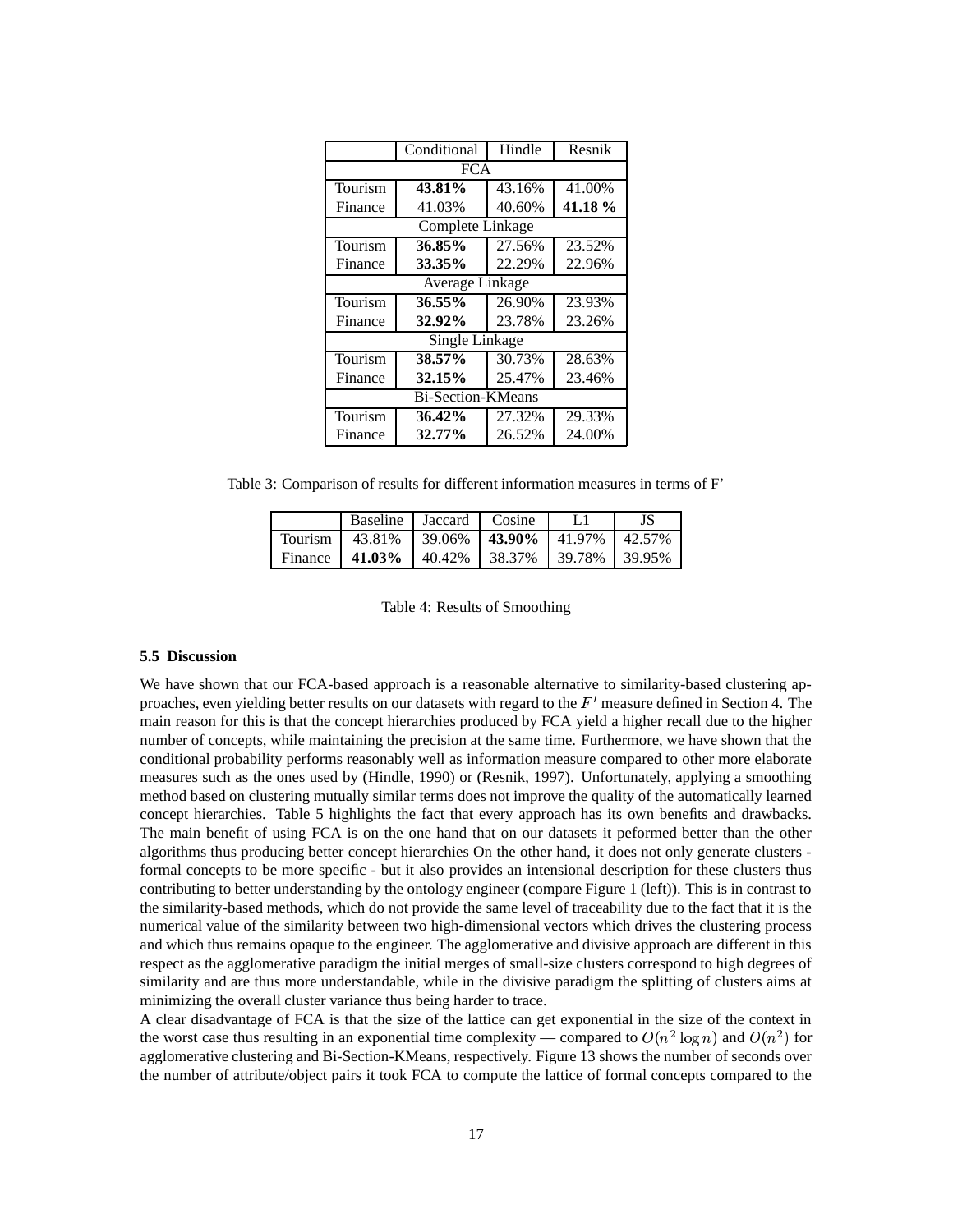

Figure 13: Comparison of the time complexities for FCA and agglomerative clustering for the tourism (left) and finance (right) domains



Figure 14: Distribution of Features: number of (non-zero) features over word rank

time needed by a naive  $O(n^3)$  implementation of the agglomerative algorithm with complete linkage. It can be seen that FCA performs quite efficiently compared to the agglomerative clustering algorithm. This is due to the fact that the object/attribute matrix is sparsely populated. Figure 14 shows the number of attributes over the terms' rank, where the rank is a natural number indicating the position of the word in a list ordered by decreasing term frequencies. It can be appreciated that the amount of (non-zero) attributes is distributed in a Zipfian way (compare (Zipf, 1932)), i.e. a small number of objects have a lot of attributes, while a large number of them have just a few. In particular, for the tourism domain, the term with most attributes is *person* with 3077 attributes, while on average a term has approx. 178 attributes. The total number of attributes considered is 9738, so that we conclude that the object/attribute matrix contains almost 98% zero values. For the finance domain the term with highest rank is *percent* with 2870 attributes, the average being ca. 202 attributes. The total number of attributes is 21542, so that we can state that in this case more than 99% of the matrix is populated with zero-values. These figures explain why FCA performs efficiently in our experiments. Concluding, though the worst-time complexity is exponential, FCA is much more efficient than the agglomerative clustering algorithm in our setting.

#### **6. Open Issues**

It is quite clear that Formal Concept Analysis can account for polysemy by multiple inheritance. We would like to motivate this fact with an example. According to WordNet, *literature, architecture, theology, law* and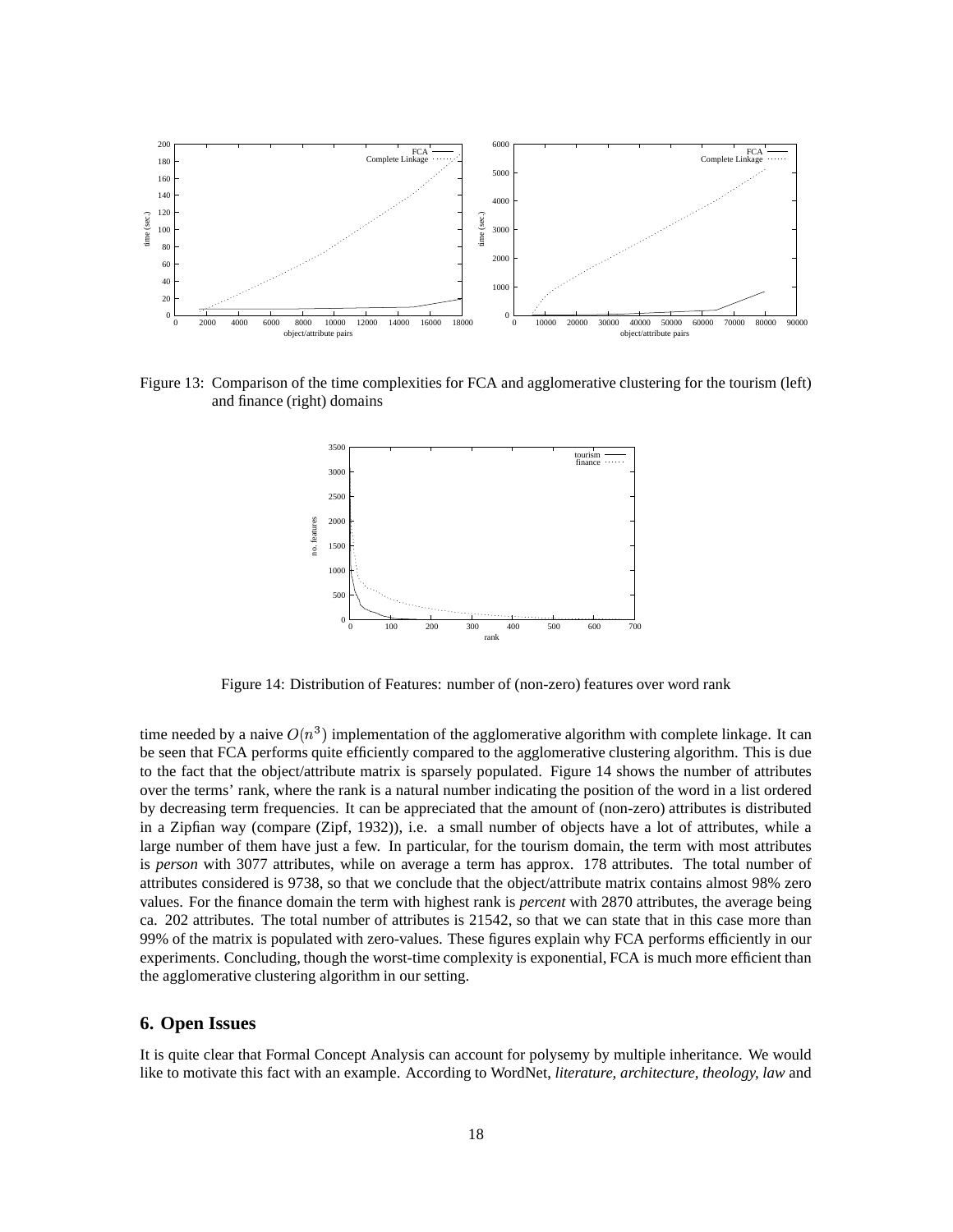|                                  | Effectiveness $(F)$ | Efficiency      | Traceability | Size of      |
|----------------------------------|---------------------|-----------------|--------------|--------------|
|                                  | Tourism/Finance     |                 |              | Hierarchies  |
| <b>FCA</b>                       | 43.81%/41.03%       | $O(2^n)$        | Good         | Large        |
| <b>Agglomerative Clustering:</b> |                     |                 |              |              |
| Complete Linkage                 | 36.85%/33.35%       | $O(n^2 \log n)$ | Fair         | <b>Small</b> |
| Average Linkage                  | 36.55%/32.92%       | $O(n^2 \log n)$ |              |              |
| Single Linkage                   | 38.57%/32.15%       | $O(n^2)$        |              |              |
| Bi-Section-KMeans                | 36.42%/32.77%       | $O(n^2)$        | Weak         | <b>Small</b> |

Table 5: Trade-offs between different taxonomy construction methods



Figure 15: Example for Polysemy: professions

*politics* are regular polysemous denoting two different concepts, one in the sense of (scientific) discipline and one in the sense of profession (compare (Peters, 2002)). Our aim is to account for these two senses within our approach. For this purpose, we automatically constructed a lattice with FCA using the British National Corpus (BNC) for the following terms: *profession, discipline, politics, law, theology, literature* and *architecture*. The lattice in Figure 15 is the outcome. As there are too many, we omit the attributes in the intention of the formal concepts. We now briefly discuss the encircled formal concepts (from left to right). The first formal concept has in its extent: *theology, politics* and *law*. The second encircled formal concept contains: *discipline, literature, architecture, politics* and *law* and thus seems to represent the *discipline* sense. The last circle comprises two formal concepts with *politics, literature, profession* and *law, literature, profession* in their extents, respectively. They both together seem to represent the *profession* sense. Though the automatically acquired model is far from perfect it shows that it is in fact possible to account for polysemy with our approach. However, further research and experiments are needed to assess the adequacy and usefulness of our approach with respect to accounting for polysemy. Another direction of research would be to reduce the number of attributes used for Formal Concept Analysis thus yielding more concise concept hierarchies. One interesting option would be here to map the verbs appearing in the text collections to groups of semantically related verbs as found for example in (Levin, 1993). Another option would be to cluster verbs as in (Schulte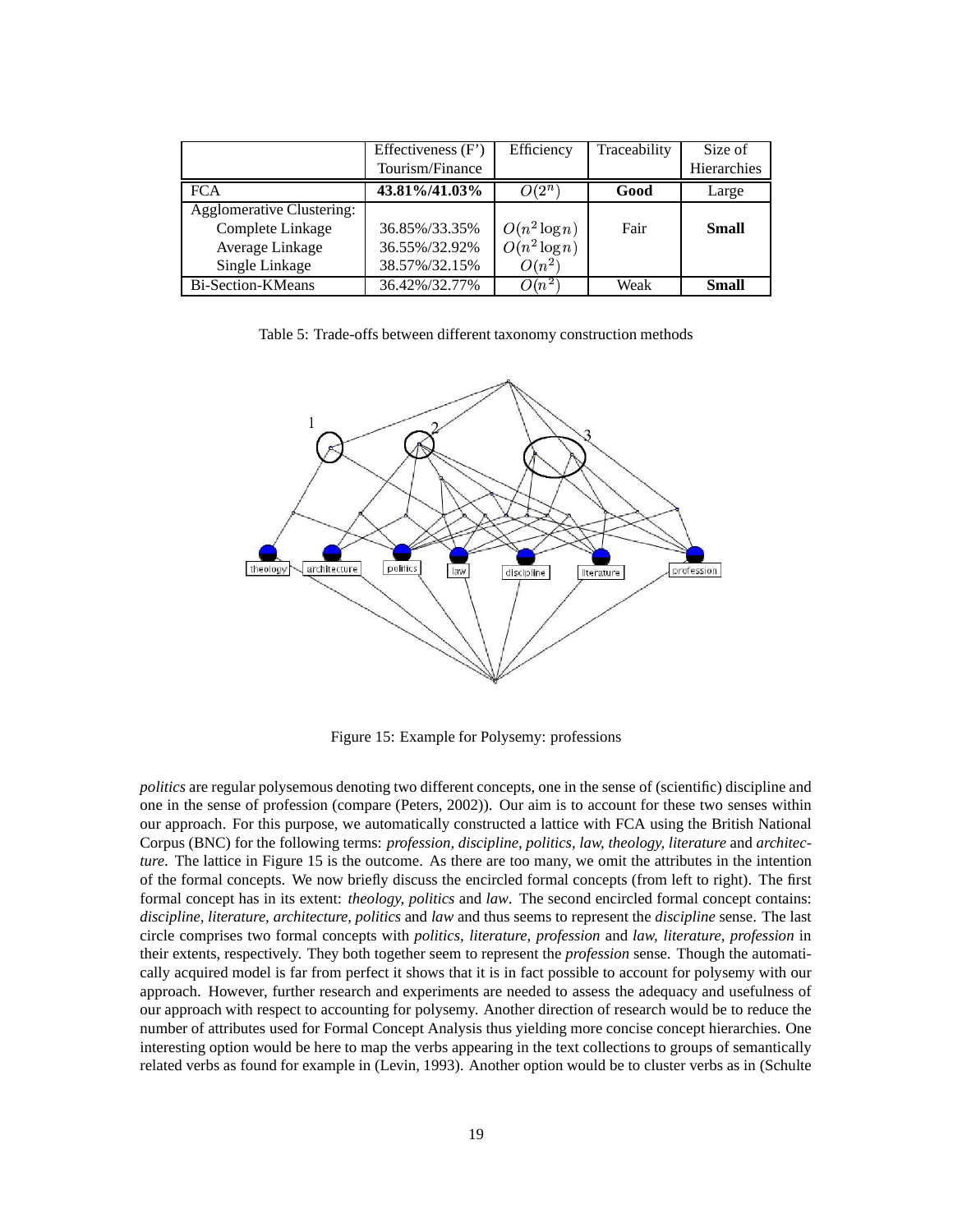im Walde, 2000) and use these clusters as attributes. Finally, a third option we see is directly taking abstract classes of verbs as found in lexical ontologies such as WordNet (Fellbaum, 1998).

#### **7. Related Work**

In this section, we discuss some work related to the automatic acquisition of taxonomies. The main paradigms for learning taxonomic relations exploited in the literature are on the one hand clustering approaches based on the distributional hypothesis (Harris, 1968) and on the other hand approaches based on matching lexicosyntactic patterns which convey a certain relation in a corpus.

One of the first works on clustering nouns was the one by (Hindle, 1990), in which nouns are grouped into classes according to the extent to which they appear in similar verb frames. In particular, he takes into account nouns appearing as subjects and objects of verbs, but does not distinguish between these syntactic positions in his similarity measure. (Pereira et al., 1993) also present a top-down clustering approach to build an unlabeled hierarchy of nouns. They present an entropy-based evaluation of their approach, but also show results on a linguistic decision task: i.e. which of two verbs  $v$  and  $v'$  is more likely to take a given noun *n* as object. The work of (Faure & Nedellec, 1998) is also based on the distributional hypothesis; they present an iterative bottom-up clustering approach of nouns appearing in similar contexts. In each step, they cluster the two most similar extents of some argument position of two verbs. Interestingly, this way they not only yield a concept hierarchy, but also ontologically generalized subcategorization frames for verbs. Their method is semi-automatic in that it involves users in the validation of the clusters at each step. The authors present the results of their system in terms of cluster accuracy in dependency of percentage of the corpus used. (Caraballo, 1999) also uses clustering methods to derive an unlabeled hierarchy of nouns by using data about conjunctions of nouns and appositions collected from the Wall Street Journal corpus. Interestingly, at a second step she also labels the abstract concepts of the hierarchy by considering the Hearst patterns (see below) in which the children of the concept in question appear as hyponyms. The most frequent hypernym is then chosen in order to label the concept. At a further step she also compresses the produced ontological tree by eliminating internal nodes without a label. The final ontological tree is then evaluated by presenting a random choice of clusters and the corresponding hypernym to three human judges for validation. (Bisson et al., 2000) present an interesting framework and a corresponding workbench - Mo'K - allowing users to design conceptual clustering methods to assist them in an ontology building task. In particular they use bottom-up clustering and compare different similarity/distance metrics as well as different pruning parameters.

Furthermore, there is quite a lot of work related to the use of linguistic patterns to discover certain ontological relations from text. Hearst's seminal work had the aim of discovering taxonomic relations from electronic dictionaries (Hearst, 1992). The precision of the *isa*-relations learned is 61/106 (57.55%) when measured against WordNet as gold standard. Hearst's idea has been reapplied by different researchers with either slight variations in the patterns used (Iwanska et al., 2000), in very specific domains(Ahmad et al., 2003), to acquire knowledge for anaphora resolution (Poesio et al., 2002), or to discover other kinds of semantic relations such as part-of relations (Charniak & Berland, 1999) or causation relations (Girju & Moldovan, 2002).

The approaches of Hearst and others are characterized by a (relatively) high precision in the sense that the quality of the learned relations is very high. However, these approaches suffer from a very low recall which is due to the fact that the patterns are very rare. As a possible solution to this problem, in (Cimiano et al., 2004d) Hearst patterns matched in a corpus and on the Web as well as explicit information derived from other resources and heuristics are combined yielding better results compared to considering only one source of evidence on the task of learning sub-/superconcept relations. In general, to overcome such data sparseness problems, researchers are more and more resorting to the WWW as for example in (Markert et al., 2003), where Hearst patterns are also searched in the WWW by using the Google API in order to acquire background knowledge for anaphora resolution, as well as in (Agirre et al., 2000), where related texts are crawled from the Web to enrich a given ontology. In (Cimiano et al., 2004a) a similar approach has been employed to find the best concept for an unknown instance in a given ontology.

(Velardi et al., 2001) present the OntoLearn system which discovers i) the domain concepts relevant for a certain domain, i.e. the relevant terminology, ii) named entities, iii) 'vertical' (is-a or taxonomic) relations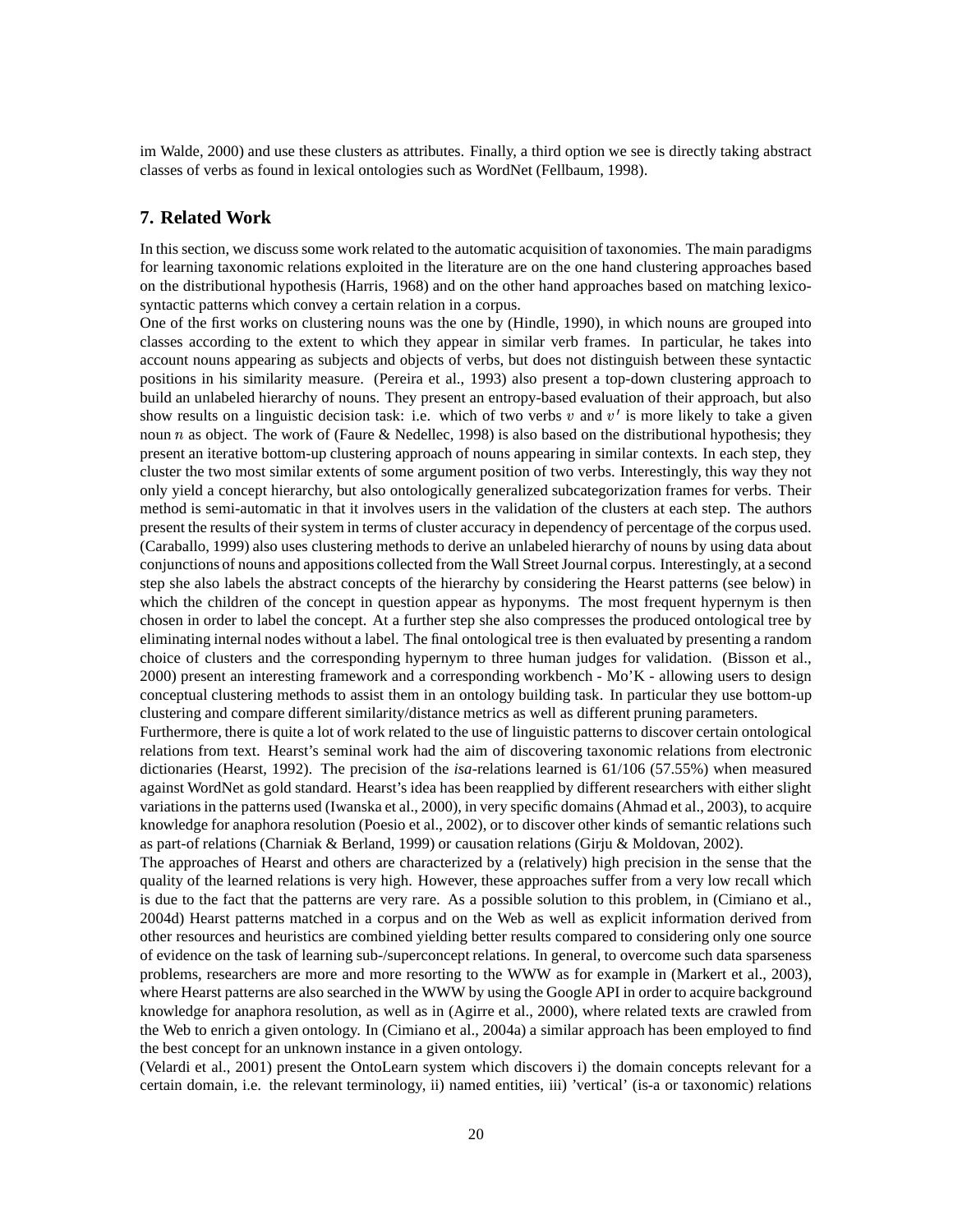as well iv) as certain relations between concepts based on specific syntactic relations. In their approach a 'vertical' relation is established between a term  $t_1$  and a term  $t_2$ , i.e. is-a( $t_1, t_2$ ), if the head of  $t_2$  matches the head of  $t_1$  and additionally the former is additionally modified in  $t_1$ . Thus, a 'vertical' relation is for example established between the term 'international credit card' and the term 'credit card', i.e. is-a(international credit card,credit card). This approach is certainly very simple and could be complemented by the one presented in this paper.

(Sanderson & Croft, 1999) describe an interesting approach to automatically derive a hierarchy by considering the document a certain term appears in as context. In particular, they present a document-based definition of subsumption according to which a certain term  $t_1$  is more special than a term  $t_2$  if  $t_2$  also appears in all the documents in which  $t_1$  appears.

Formal Concept Analysis can be applied for many tasks within Natural Language Processing. In (Priss, 2004) for example, several possible applications of FCA in analyzing linguistic structures, lexical semantics and lexical tuning are mentioned. (Sporleder, 2002) and (Petersen, 2002) apply FCA to yield more concise lexical inheritance hierarchies with regard to morphological features such as numerus, gender etc. In (Basili et al., 1997), FCA was also applied to the task of learning subcategorization frames from corpora. However, to our knowledge it has not been applied before to the acquisition of domain concept hierarchies such as in the approach presented in this paper.

### **8. Conclusion**

We have presented a novel approach to automatically acquire concept hierarchies from domain-specific texts. In addition, we have compared our approach with a hierarchical agglomerative clustering algorithm as well as with Bi-Section-KMeans and found that our approach produces better results on the two datasets considered. We have further examined different information measures to weight the significance of an attribute/object pair and concluded that the conditional probability works well compared to other more elaborate information measures. We have also analyzed the impact of a smoothing technique in order to cope with data sparseness and found that it doesn't improve the results of the FCA-based approach. Further, we have highlighted advantages and disadvantages of the three approaches.

Though our approach is fully automatic, it is important to mention that we do not believe in fully automatic ontology construction without any user involvement. In this sense, in the future we will explore how users can be involved in the process by presenting him/her ontological relations for validation in such way that the user feedback is kept at a minimum. On the other hand, before involving users in a semi-automatic way it is necessary to clarify how good a certain approach works per se. The research presented in this paper has had this aim. Furthermore, we have also proposed a systematic way of evaluating ontologies by comparing them to a certain human-modeled ontology. In this sense our aim has also been to establish a baseline for further research.

**Acknowledgments** We would like to thank all our colleagues for feedback and comments, in particular Gerd Stumme for clarifying our FCA-related questions. We would also like to thank Johanna Völker for comments on a first version of this paper. All errors are of course our own. We would also like to acknowledge the reviewers of the earlier workshops (ATEM04,FGML04) and conferences (LREC04,ECAI04) on which this work was presented for valuable comments. Philipp Cimiano is currently supported by the IST-Dot.Kom project (http://www.dot-kom.org), sponsored by the EC as part of the framework V, (grant IST-2001-34038).

### **References**

- Agirre, E., Ansa, O., Hovy, E., & Martinez, D. (2000). Enriching very large ontologies using the WWW. In *Proceedings of the ECAI Ontology Learning Workshop*.
- Ahmad, K., Tariq, M., Vrusias, B., & Handy, C. (2003). Corpus-based thesaurus construction for image retrieval in specialist domains. In *Proceedings of the 25th European Conference on Advances in Information Retrieval (ECIR)*, pages 502–510.
- Basili, R., Pazienza, M., & Vindigni, M. (1997). Corpus-driven unsupervised learning of verb subcategorization frames. In *Proceedings of the 5th Congress of the Italian Association for Artificial Intelligence (AI\*IA97)*.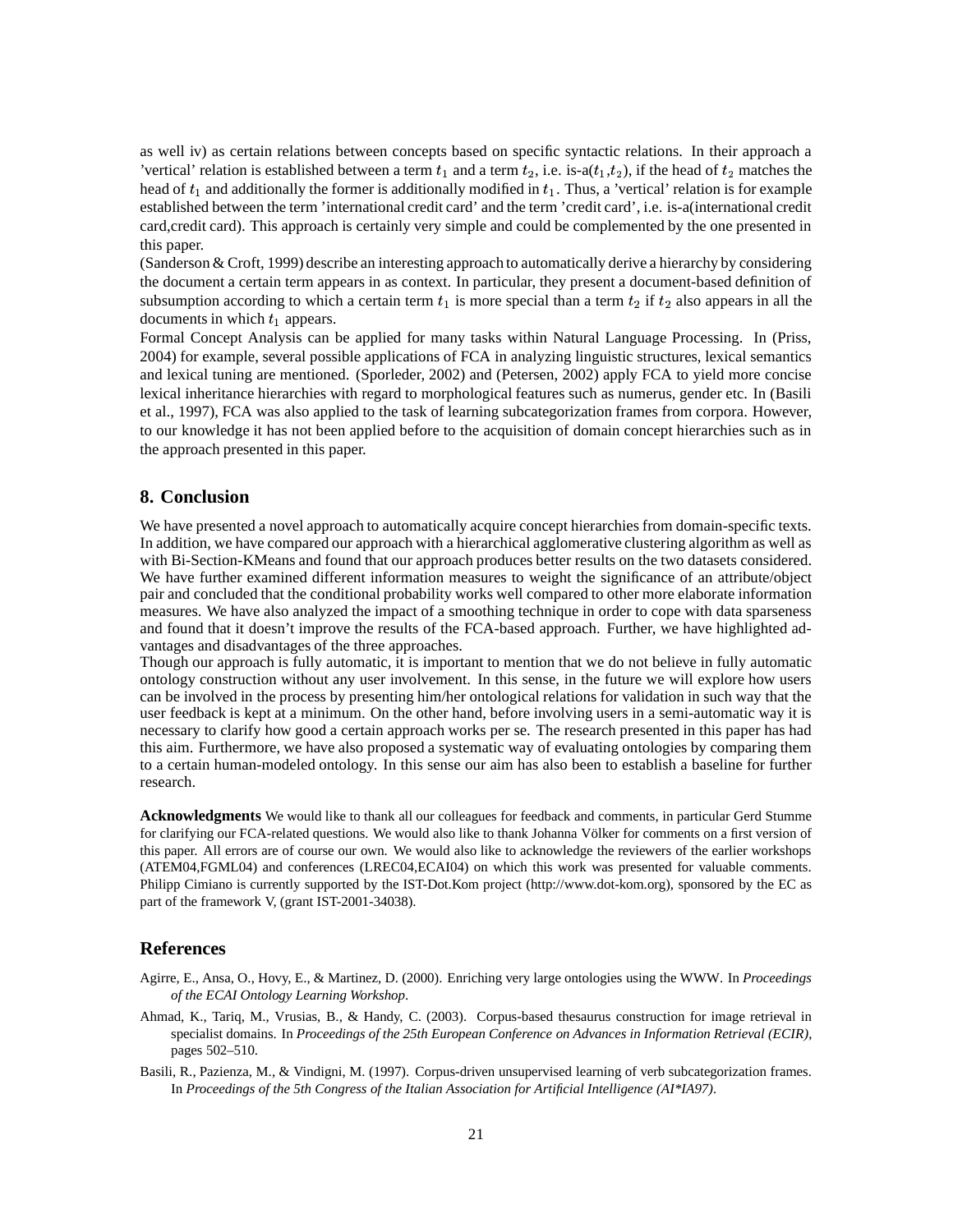Belohlavek, R. (2000). Similarity relations in concept lattices. *Journal of Logic and Computation*, 10(6):823–845.

- Bisson, G., Nedellec, C., & Canamero, L. (2000). Designing clustering methods for ontology building The Mo'K workbench. In *Proceedings of the ECAI Ontology Learning Workshop*, pages 13–19.
- Brewster, C., Ciravegna, F., & Wilks, Y. (2003). Background and foreground knowledge in dynamic ontology construction. In *Proceedings of the SIGIR Semantic Web Workshop*.
- Caraballo, S. (1999). Automatic construction of a hypernym-labeled noun hierarchy from text. In *Proceedings of the 37th Annual Meeting of the Association for Computational Linguistics (ACL)*, pages 120–126.
- Charniak, E. & Berland, M. (1999). Finding parts in very large corpora. In *Proceedings of the 37th Annual Meeting of the Association for Computational Linguistics*, pages 57–64.
- Chartrand, G., Kubicki, G., & Schultz, M. (1998). Graph similarity and distance in graphs. *Aequationes Mathematicae*, 55(1-2):129–145.
- Cimiano, P., Handschuh, S., & Staab, S. (2004a). Towards the self-annotating web. In *Proceedings of the 13th World Wide Web Conference*, pages 462–471.
- Cimiano, P., Hotho, A., & Staab, S. (2004b). Clustering ontologies from text. In *Proceedings of the 4th International Conference on Language Resources and Evaluation (LREC)*, pages 1721–1724.
- Cimiano, P., Hotho, A., & Staab, S. (2004c). Comparing conceptual, divisive and agglomerative clustering for learning taxonomies from text. In *Proceedings of the European Conference on Artificial Intelligence (ECAI)*, pages 435–439.
- Cimiano, P., Pivk, A., Schmidt-Thieme, L., & Staab, S. (2004d). Learning taxonomic relations from heterogeneous sources. In *Proceedings of the ECAI 2004 Ontology Learning and Population Workshop*.
- Cimiano, P., S.Staab, & Tane, J. (2003a). Automatic acquisition of taxonomies from text: FCA meets NLP. In *Proceedings of the PKDD/ECML'03 International Workshop on Adaptive Text Extraction and Mining*, pages 10–17.
- Cimiano, P., Staab, S., & Tane, J. (2003b). Deriving concept hierarchies from text by smooth formal concept analysis. In *Proceedings of the GI Workshop "Lehren Lernen - Wissen - AdaptivitatӬ (LLWA)*, pages 72–79.
- Day, W. & Edelsbrunner, H. (1984). Efficient algorithms for agglomerative hierarchical clustering methods. *Journal of Classification*, 1:7–24.
- Duda, R. O., Hart, P. E., & Stork, D. G. (2001). *Pattern Classification*. John Wiley & Sons, Inc.
- Faure, D. & Nedellec, C. (1998). A corpus-based conceptual clustering method for verb frames and ontology. In Velardi, P. (Ed.), *Proceedings of the LREC Workshop on Adapting lexical and corpus resources to sublanguages and applications*, pages 5–12.
- Fellbaum, C. (1998). *WordNet, an electronic lexical database*. MIT Press.
- Ganter, B. & Wille, R. (1999). *Formal Concept Analysis – Mathematical Foundations*. Springer Verlag.
- Girju, R. & Moldovan, M. (2002). Text mining for causal relations. In *Proceedings of the FLAIRS Conference*, pages 360–364.
- Goddard, W. & Swart, H. (1996). Distance between graphs under edge operations. *Discrete Mathematics*, 161:121–132.
- Grefenstette, G. (1994). *Explorations in Authomatic Thesaurus Construction*. Kluwer.
- Harris, Z. (1968). *Mathematical Structures of Language*. Wiley.
- Hearst, M. (1992). Automatic acquisition of hyponyms from large text corpora. In *Proceedings of the 14th International Conference on Computational Linguistics (COLING)*, pages 539–545.
- Hindle, D. (1990). Noun classification from predicate-argument structures. In *Proceedings of the Annual Meeting of the Association for Computational Linguistics (ACL)*, pages 268–275.
- Iwanska, L., Mata, N., & Kruger, K. (2000). Fully automatic acquisition of taxonomic knowledge from large corpora of texts. In Iwanksa, L. & Shapiro, S. (Eds.), *Natural Language Processing and Knowledge Processing*, pages 335–345. MIT/AAAI Press.
- Lee, L. (1999). Measures of distributional similarity. In *37th Annual Meeting of the Association for Computational Linguistics (ACL)*, pages 25–32.
- Levin, B. (1993). *English Verb Classes and Alternations: A Preliminary Investigation*. University of Chicago Press.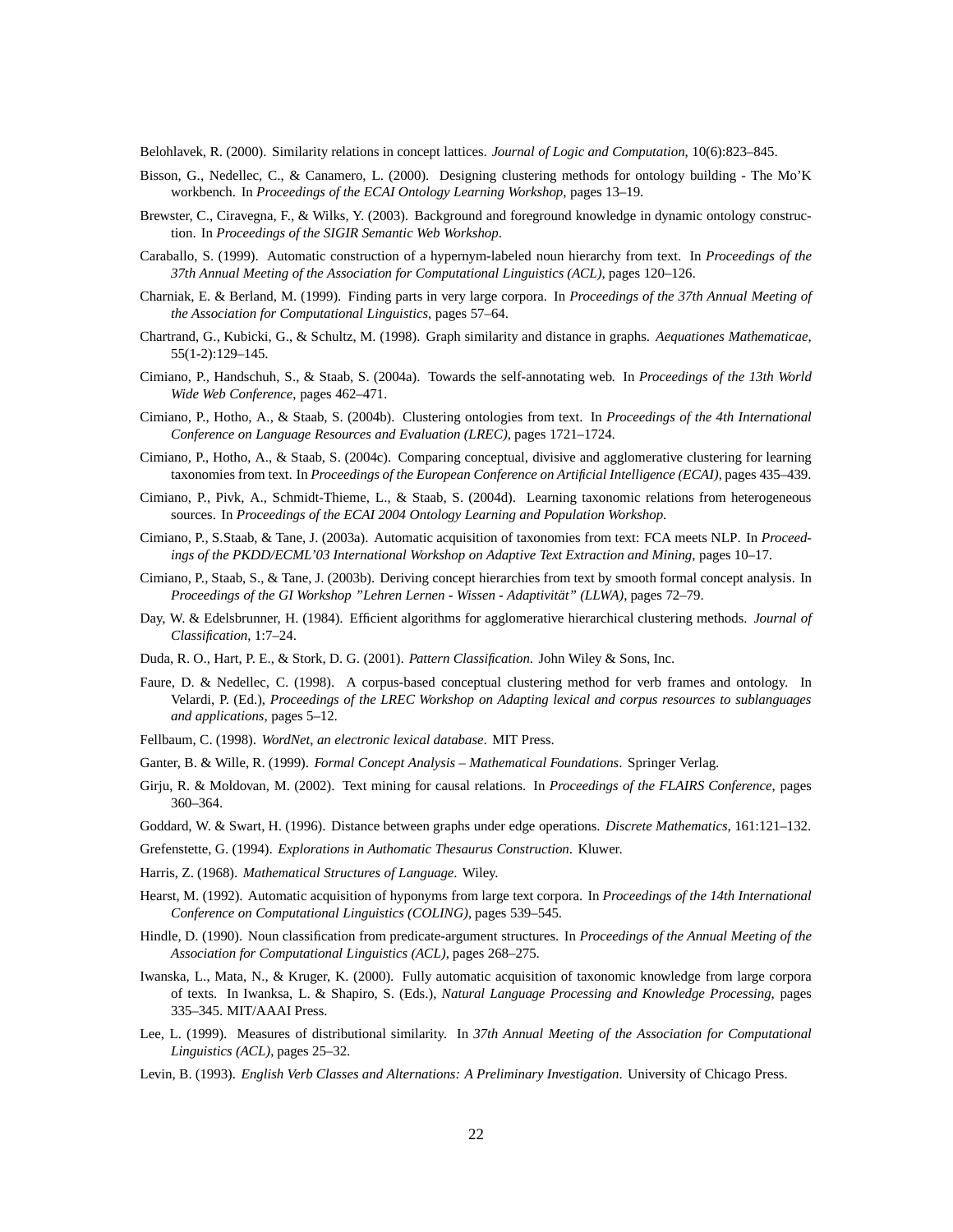- Maedche, A. & Staab, S. (2002). Measuring similarity between ontologies. In *Proceedings of the European Conference on Knowledge Acquisition and Management (EKAW)*, pages 251–263. Springer Verlag.
- Maher, P. (1993). A similarity measure for conceptual graphs. *Intelligent Systems*, 8:819–837.
- Manning, C. & Schuetze, H. (1999). *Foundations of Statistical Language Processing*. MIT Press.
- Markert, K., Modjeska, N., & Nissim, M. (2003). Using the web for nominal anaphora resolution. In *EACL Workshop on the Computational Treatment of Anaphora*.
- Myaeng, S. & Lopez-Lopez, A. (1992). Conceptual graph matching: A flexible algorithm and experiments. *Experimental and Theoretical Artificial Intelligence*, 4:107–126.
- Pereira, F., Tishby, N., & Lee, L. (1993). Distributional clustering of english words. In *Proceedings of the 31st Annual Meeting of the Association for Computational Linguistics (ACL)*, pages 183–190.
- Peters, W. (2002). Extraction of implicit knowledge from wordnet. In *Proceedings of Ontolex2002 Workshop on Ontologies and Lexical Knowledge Bases*.
- Petersen, W. (2002). A set-theoretical approach for the induction of inheritance hierarchies. *Electronic Notes in Theoretical Computer Science*, 51.
- Poesio, M., Ishikawa, T., im Walde, S. S., & Viera, R. (2002). Acquiring lexical knowledge for anaphora resolution. In *Proceedings of the 3rd Conference on Language Resources and Evaluation (LREC)*.
- Priss, U. (2004). Linguistic applications of formal concept analysis. In Stumme, G. & Wille, R. (Eds.), *Formal Concept Analysis - State of the Art*. Springer.
- Resnik, P. (1997). Selectional preference and sense disambiguation. In *Proceedings of the ACL SIGLEX Workshop on Tagging Text with Lexical Semantics: Why, What, and How?*
- Sanderson, M. & Croft, B. (1999). Deriving concept hierarchies from text. In *Research and Development in Information Retrieval*, pages 206–213.
- Schmid, H. (2000). Lopar: Design and implementation. In *Arbeitspapiere des Sonderforschungsbereiches 340*, number 149.
- Schulte im Walde, S. (2000). Clustering verbs semantically according to their alternation behaviour. In *Proceedings of the 18th International Conference on Computational Linguistics (COLING)*, pages 747–753.
- Sporleder, C. (2002). A galois lattice based approach to lexical inheritance hierarchy learning. In *Proceedings of the ECAI 2002 Workshop on Machine Learning and Natural Language Processing for Ontology Engineering (OLT 2002)*.
- Staab, S., Braun, C., Bruder, I., Düsterhöft, A., Heuer, A., Klettke, M., Neumann, G., Prager, B., Pretzel, J., Schnurr, H.-P., Studer, R., Uszkoreit, H., & Wrenger, B. (1999). Getess - searching the web exploiting german texts. In *Proceedings of the 3rd Workshop on Cooperative Information Agents*, pages 113–124. Springer Verlag.
- Steinbach, M., Karypis, G., & Kumar, V. (2000). A comparison of document clustering techniques. In *KDD Workshop on Text Mining*.
- Stumme, G., Ehrig, M., Handschuh, S., Hotho, A., Maedche, A., Motik, B., Oberle, D., Schmitz, C., staab, S., Stojanovic, L., Stojanovic, N., Studer, R., Sure, Y., Volz, R., & Zacharias, V. (2003). The karlsruhe view on ontologies. Technical report, University of Karlsruhe, Institute AIFB.
- Velardi, P., Fabriani, P., & Missikoff, M. (2001). Using text processing techniques to automatically enrich a domain ontology. In *Proceedings of the International Conference on Formal Ontology in Information Systems*, pages 270– 284.
- Zhang, K., Statman, R., & Shasha, D. (1992). On the editing distance between unordered labeled trees. *Information Processing Letters*, 42(3):133–139.
- Zhang, K., Wang, J., & Shasha, D. (1996). On the editing distance between undirected acyclic graphs. *Int. Journal of Foundations of Computer Science*, 7(1):43–57.
- Zipf, G. (1932). *Selective Studies and the Principle of Relative Frequency in Language*. Cambridge.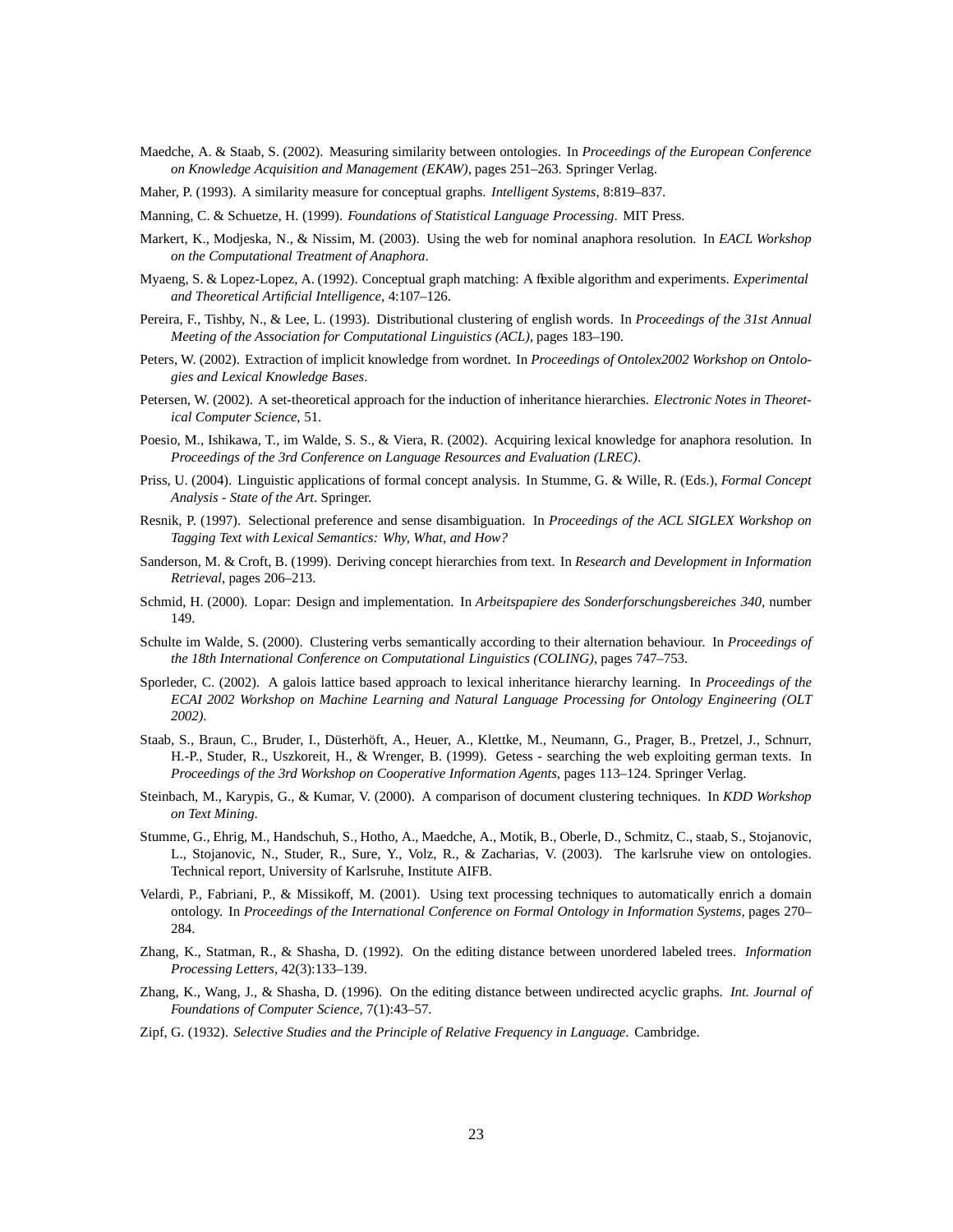# **Appendix A. Mutually Similar Terms**

| Jaccard                              | Cosine                               | L1 norm                  | Jensen-Shannon divergence |
|--------------------------------------|--------------------------------------|--------------------------|---------------------------|
| (art exhibition, thing)              | (agreement,contract)                 | (day,time)               | (group,person)            |
| (autumn,spring)                      | (animal,plant)                       | (golf course, promenade) |                           |
| (balcony,menu)                       | (art exhibition, washing machine)    | (group,person)           |                           |
| (ballroom.theatre)                   | (basilica, hair dryer)               |                          |                           |
| (banquet,ship)                       | (boat,ship)                          |                          |                           |
| (bar,pub)                            | (cabaret,email)                      |                          |                           |
| (basilica, hair dryer)               | (cheque, pension)                    |                          |                           |
| (beach, swimming pool)               | (city.town)                          |                          |                           |
| (billiard, sauna)                    | (conference room, volleyball fi eld) |                          |                           |
| (bus.car)                            | (golf course, promenade)             |                          |                           |
| (caravan.tree)                       | (group,party)                        |                          |                           |
| (casino.date)                        | (inn,yacht)                          |                          |                           |
| (cinema, fi tness studio)            | (journey,meal)                       |                          |                           |
| (city,town)                          | (kiosk, tennis court)                |                          |                           |
| (conference, seminar)                | (law.view)                           |                          |                           |
| (conference room, volleyball fi eld) | (library, museum)                    |                          |                           |
| (cure, washing machine)              | (money,thing)                        |                          |                           |
| (day tour, place)                    | (motel,port)                         |                          |                           |
| (distance, radio)                    | (pilgrimage,whirlpool)               |                          |                           |
| (exhibition, price list)             | (sauna,swimming)                     |                          |                           |
| (ferry,telephone)                    |                                      |                          |                           |
| (gallery,shop)                       |                                      |                          |                           |
| (golf course, promenade)             |                                      |                          |                           |
| (holiday,service)                    |                                      |                          |                           |
| (journey,terrace)                    |                                      |                          |                           |
| (kiosk.time interval)                |                                      |                          |                           |
| (law,presentation)                   |                                      |                          |                           |
| (lounge,park)                        |                                      |                          |                           |
| (motel,port)                         |                                      |                          |                           |
| (nature reserve, parking lot)        |                                      |                          |                           |
| (night, tourist)                     |                                      |                          |                           |
| (region, situation)                  |                                      |                          |                           |

Table 6: Mutually Similar Terms for the tourism domain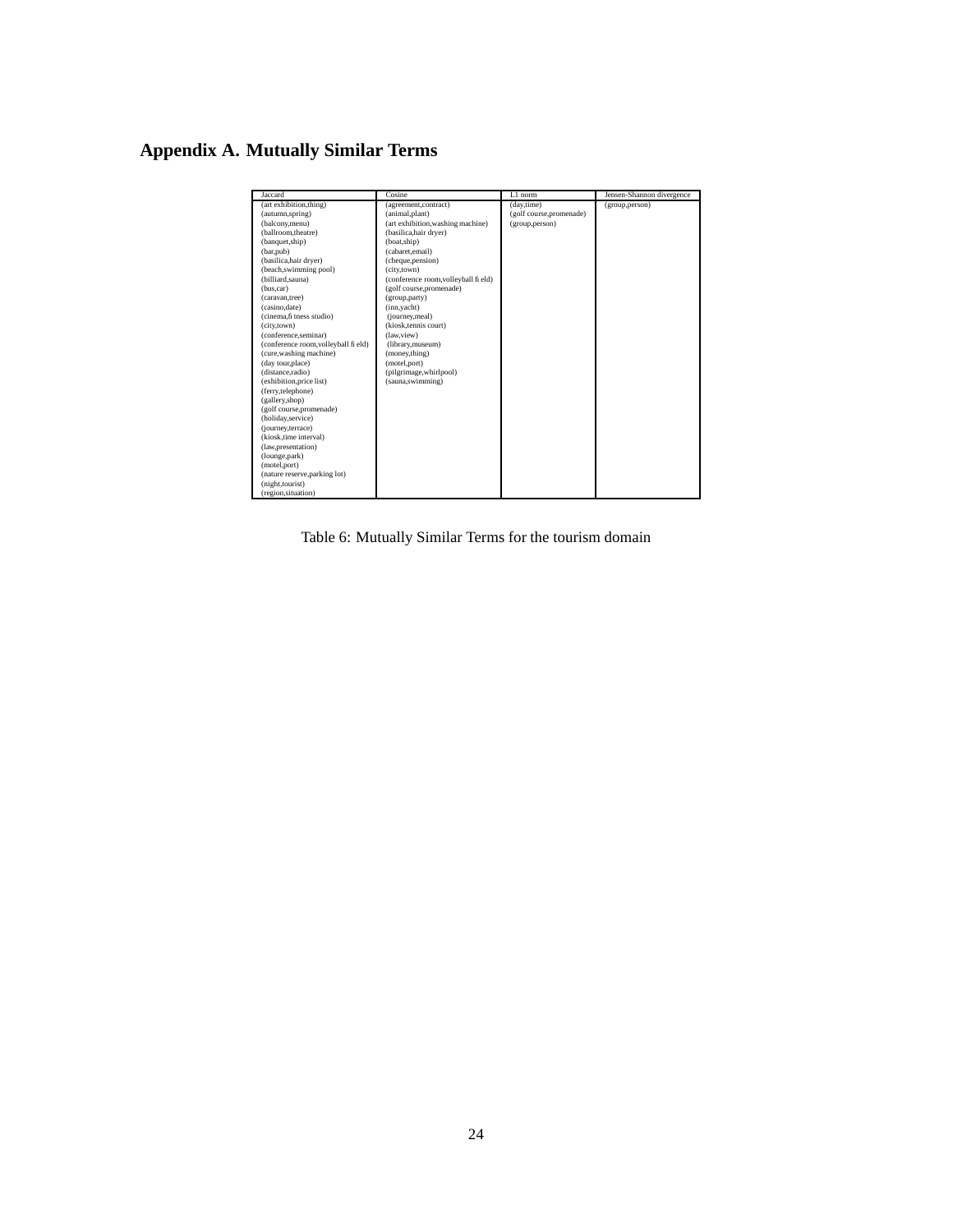| Jaccard                              | Cosine                                 | L1 norm                      | Jensen-Shannon divergence |
|--------------------------------------|----------------------------------------|------------------------------|---------------------------|
| (action, average)                    | (access, advantage)                    | (archives, futures)          | (cent,point)              |
| (activity,downturn)                  | (acquisition, merger)                  | (assurance,telephone number) | (government,person)       |
| (addition,liquidity)                 | (action, measure)                      | (balancing,countenance)      | (month,year)              |
| (afternoon, key)                     | (administration costs, treasury stock) | (cent,point)                 |                           |
| (agency,purchase)                    | (advice, assurance)                    | (creation, experience)       |                           |
| (agreement,push)                     | (allocation, length)                   | (government,person)          |                           |
| (alliance, project team)             | (amount,total)                         | (loss,profit)                |                           |
| (allocation, success)                | (analysis, component)                  | (month,year)                 |                           |
| (analysis, negotiation)              | (area,region)                          |                              |                           |
| (animal,basis)                       | (arrangement,regime)                   |                              |                           |
| (anomaly, regression)                | (assembly,chamber)                     |                              |                           |
| (archives, futures)                  | (assessment,receipt)                   |                              |                           |
| (area, profi tability)               | (backer,gamble)                        |                              |                           |
| (argument, dismantling)              | (balancing, matrix)                    |                              |                           |
| (arrangement, capital market)        | (bank,company)                         |                              |                           |
| (arranger,update)                    | (barometer, market price)              |                              |                           |
| (assembly,price decline)             | (bid,offer)                            |                              |                           |
| (assurance, telephone number)        | (bond, stock)                          |                              |                           |
| (automobile,oil)                     | (bonus share, cassette)                |                              |                           |
| (backer,trade partner)               | (boom,turnaround)                      |                              |                           |
| (balance sheet, person)              | (bull market,tool)                     |                              |                           |
| (balancing,countenance)              | (business deal, graph)                 |                              |                           |
| (behaviour, business partnership)    | (buy,stop)                             |                              |                           |
| (bike,moment)                        | (capital stock, profit distribution)   |                              |                           |
| (billing, grade)                     | (caravan,software company)             |                              |                           |
| (board, spectrum)                    | (cent,point)                           |                              |                           |
| (board chairman, statement)          | (change, increase)                     |                              |                           |
| (bonus, nationality)                 | (commission,committee)                 |                              |                           |
| (bonus share, cassette)              | (company profi le,intangible)          |                              |                           |
| (branch offi ce, size)               | (complaint,request)                    |                              |                           |
| (broker,competition)                 | (controller, designer)                 |                              |                           |
| (budget, regulation)                 | (copper, share index)                  |                              |                           |
| (builder, devices)                   | (copy,push)                            |                              |                           |
| (building, vehicle)                  | (credit,loan)                          |                              |                           |
| (business volume, outlook)           | (credit agreement, credit line)        |                              |                           |
| (business year, quota)               | (currency,dollar)                      |                              |                           |
| (capital, material costs)            | (decision,plan)                        |                              |                           |
| (capital increase, stock split)      | (detail,test)                          |                              |                           |
| (capital stock, profit distribution) | (diagram,support)                      |                              |                           |
| (caravan,seminar)                    | (dimension, surcharge)                 |                              |                           |
| (cent,point)                         | (discussion, negotiation)              |                              |                           |
| (chance,hope)                        | (diversifi cation, milestone)          |                              |                           |
| (change, subsidiary)                 | (do,email)                             |                              |                           |
| (charge, suspicion)                  | (document,letter)                      |                              |                           |
| (chip,woman)                         | (effect,impact)                        |                              |                           |
| (circle,direction)                   | (equity fund, origin)                  |                              |                           |
| (clock,ratio)                        | (evaluation, examination)              |                              |                           |
| (code,insurance company)             | (example,hint)                         |                              |                           |
| (comment,foundation)                 | (fi rst, meter)                        |                              |                           |
| (commission, expansion)              | (forecast, stock market activity)      |                              |                           |
| (communication,radio)                | (function, profile)                    |                              |                           |
| (community,radius)                   | (gesture,input)                        |                              |                           |
| (company profi le,intangible)        | (guarantee,solution)                   |                              |                           |
| (compensation, participation)        | (half,quarter)                         |                              |                           |
| (complaint, petition)                | (increment, rearrangement)             |                              |                           |
| (computer,cooperation)               | (information, trading company)         |                              |                           |
| (conference, height)                 | (insurance, percentage)                |                              |                           |
| (confi dentiality, dollar)           | (interest rate,tariff)                 |                              |                           |
| (consultant,survey)                  | (man, woman)                           |                              |                           |
| (contact,hint)                       | (maximum, supervision)                 |                              |                           |
| (contract,copyright)                 | (meeting,talk)                         |                              |                           |
| (control, data center)               | (merchant, perspective)                |                              |                           |
| (conversation, output)               | (month, week)                          |                              |                           |
| (copper,replacement)                 | (press conference, seminar)            |                              |                           |
| (corporation,liabilities)            | (price,rate)                           |                              |                           |
| (cost, equity capital)               | (productivity,traffic)                 |                              |                           |
| (course, step)                       | (profit, volume)                       |                              |                           |
| (court, district court)              | (share price, stock market)            |                              |                           |
| (credit, disbursement)               | (stock broker, theory)                 |                              |                           |
| (credit agreement, overview)         |                                        |                              |                           |
| (currency,faith)                     |                                        |                              |                           |
| (curve,graph)                        |                                        |                              |                           |
| (decision, maximum)                  |                                        |                              |                           |
| (defi cit, negative)                 |                                        |                              |                           |
| (diagram,support)                    |                                        |                              |                           |
| (difference,elimination)             |                                        |                              |                           |
|                                      |                                        |                              |                           |

Table 7: Mutually Similar Terms for the finance domain